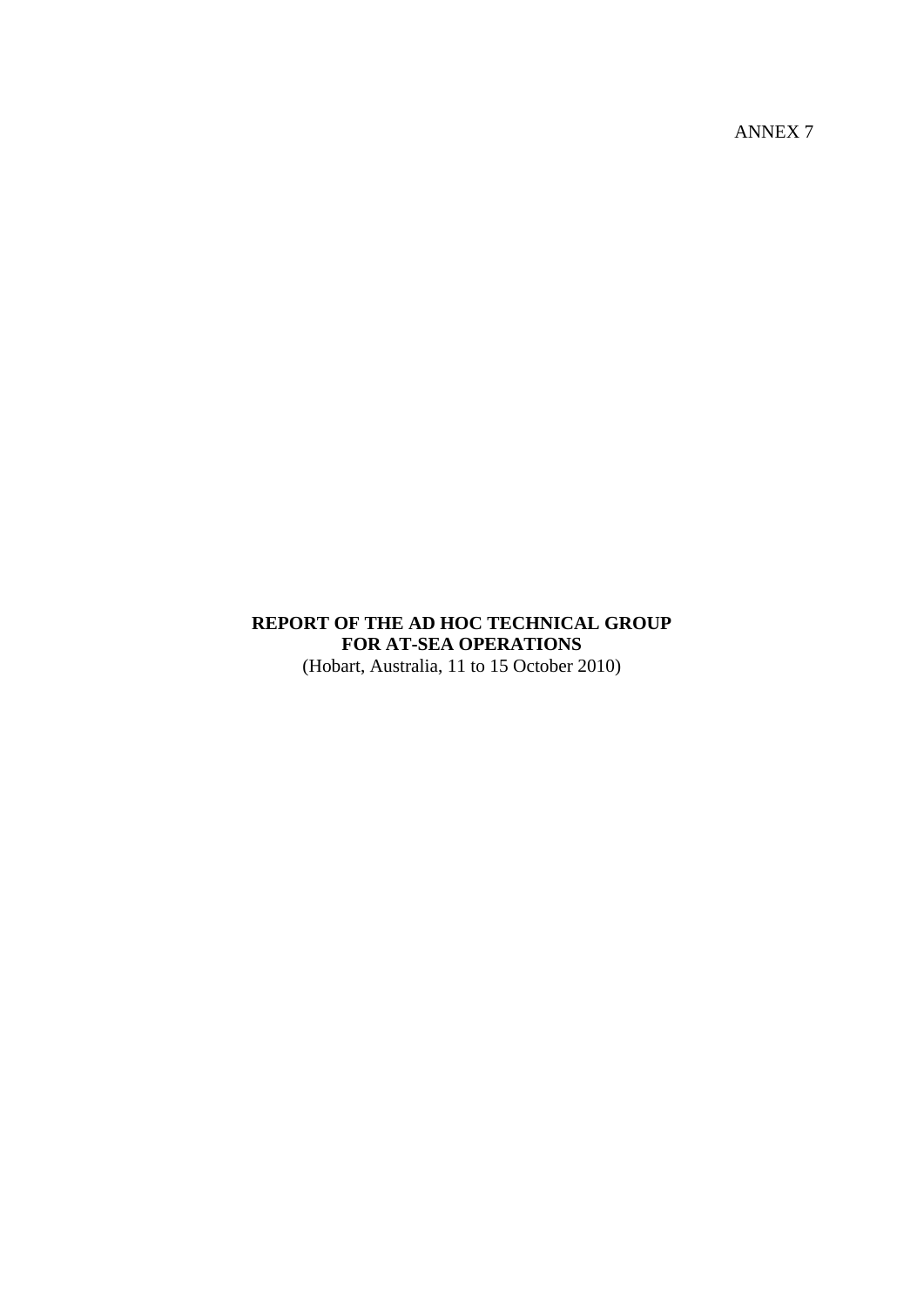## **CONTENTS**

|                    |                                                                                                     | Page              |
|--------------------|-----------------------------------------------------------------------------------------------------|-------------------|
|                    |                                                                                                     | 247               |
|                    | Terms of reference, conduct of the meeting and adoption of the agenda                               | 247<br>247<br>247 |
|                    | DEVELOPMENT OF A PROCESS FOR ACCREDITING OBSERVER<br>PROGRAMS PARTICIPATING IN THE CCAMLR SCHEME OF |                   |
|                    |                                                                                                     | 250               |
|                    |                                                                                                     | 250               |
|                    | Establishment of baseline standards for observer recruitment, training                              |                   |
|                    |                                                                                                     | 252               |
|                    |                                                                                                     | 253               |
|                    | <b>PRACTICAL IMPLEMENTATION OF DATA COLLECTION AT SEA </b>                                          | 254               |
|                    |                                                                                                     | 255               |
|                    |                                                                                                     | 257               |
|                    |                                                                                                     | 257               |
|                    |                                                                                                     | 257               |
|                    |                                                                                                     | 258               |
|                    |                                                                                                     | 258               |
|                    | FORMAT OF FUTURE MEETINGS AND PRIORITIES FOR FUTURE WORK                                            | 259               |
|                    |                                                                                                     | 259               |
|                    |                                                                                                     | 259               |
|                    |                                                                                                     | 261               |
| <b>APPENDIX A:</b> |                                                                                                     | 269               |
| <b>APPENDIX B:</b> |                                                                                                     | 272               |
| <b>APPENDIX C:</b> |                                                                                                     | 273               |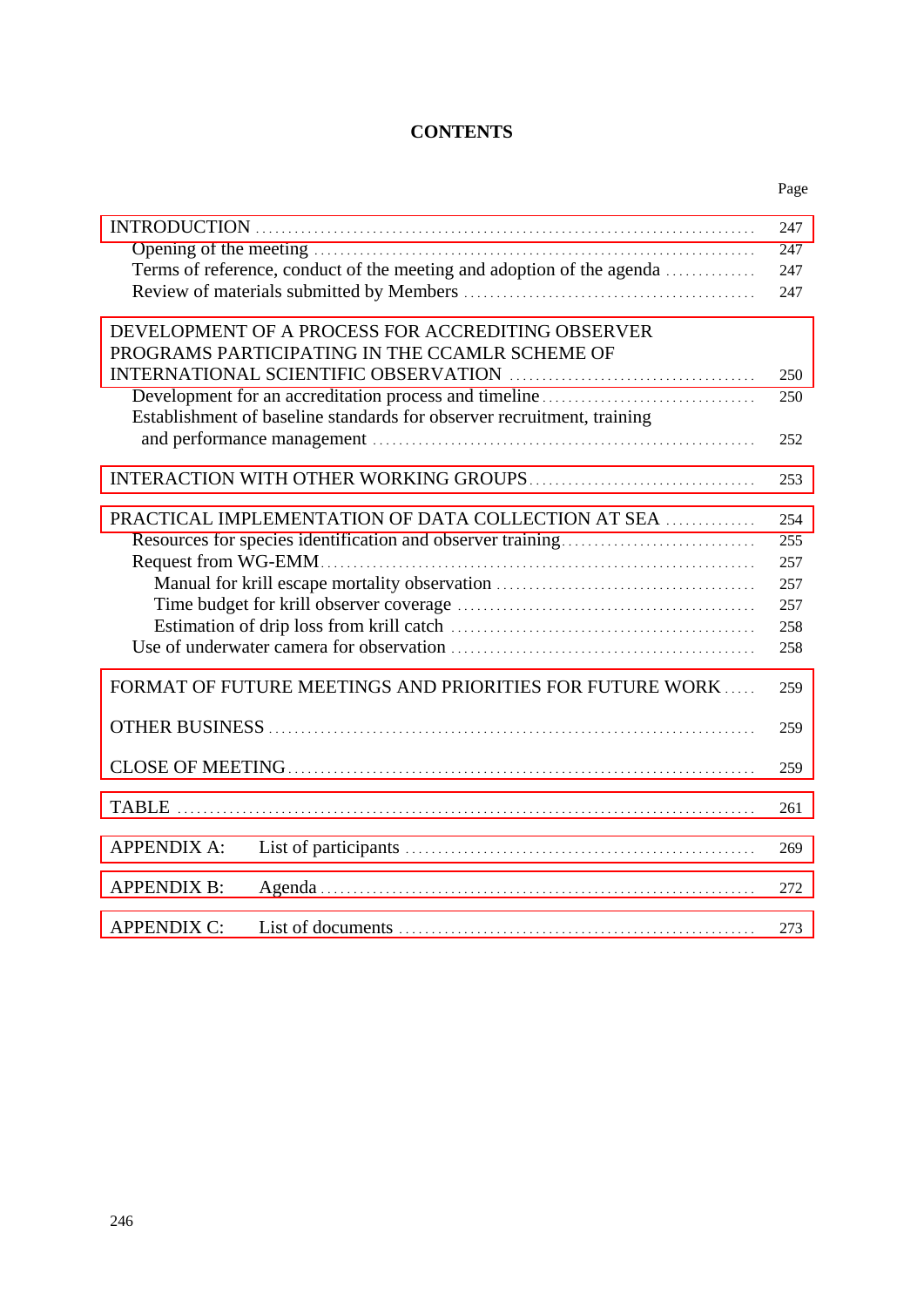# **REPORT OF THE AD HOC TECHNICAL GROUP FOR AT-SEA OPERATIONS**

(Hobart, Australia, 11 to 15 October 2010)

### <span id="page-2-0"></span>INTRODUCTION

Opening of the meeting

1.1 The third meeting of ad hoc TASO was held in Hobart, Australia, from 11 to 15 October 2010. The meeting was co-convened by Mr C. Heinecken (South Africa) and Dr D. Welsford (Australia).

1.2 The Co-conveners welcomed participants (Appendix A).

Terms of reference, conduct of the meeting and adoption of the agenda

1.3 The Technical Group recalled its terms of reference as agreed by the Scientific Committee (SC-CAMLR-XXVII, paragraph 6.7).

1.4 The report was prepared by Mr M. Exel (Australia), Mr Heinecken, Dr S. Kawaguchi (Australia), Mr J. Moir Clark (UK), Ms K. O'Regan (Australia) and Mr B. Sims (New Zealand). Text that provides advice on future work to the Scientific Committee has been highlighted without repeating it in full in Item 5.

1.5 The provisional agenda was adopted (Appendix B).

Review of materials submitted by Members

1.6 Documents submitted to the meeting are listed in Appendix C.

1.7 The Technical Group noted that, in response to the request by the Scientific Committee (SC-CAMLR-XXVIII, paragraph 6.12), four Members (Australia, France, Spain and the UK) submitted materials to assist with the development of baseline requirements for accrediting observer programs. These submissions had been appended to TASO-10/5.

1.8 The Technical Group noted that the Scientific Committee recommended that the development of baseline requirements to accredit observer programs be undertaken in 2010 (SC-CAMLR-XXVIII, paragraph 6.11), and agreed that this would form the substantial part of its work at this meeting.

1.9 Mr Moir Clark presented the UK submission, annexed to TASO-10/5, which provided a framework for evaluating the assessment criteria set out in SC-CAMLR-XXVIII/BG/9, including how the baseline requirements can be qualitatively assessed.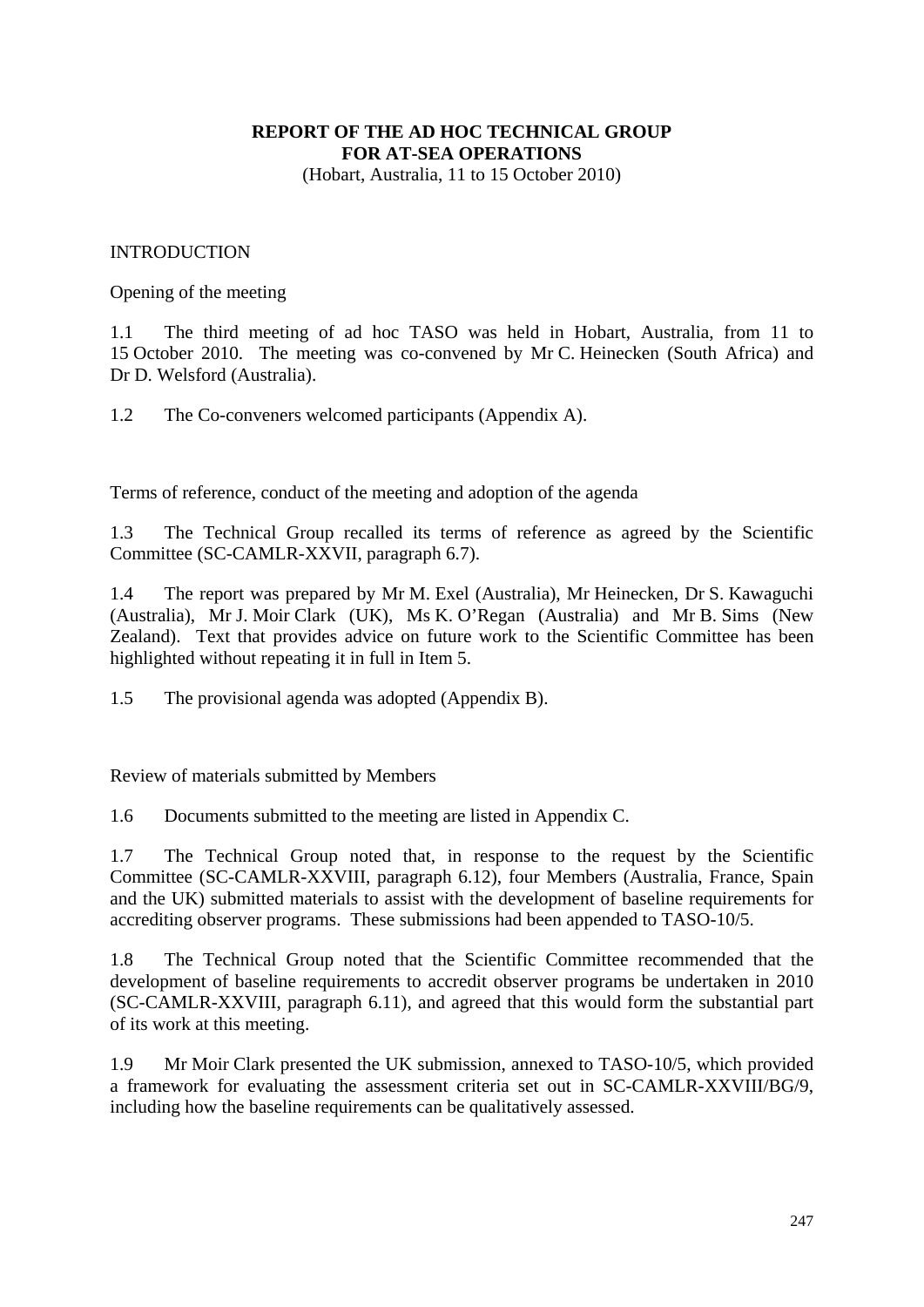1.10 The Technical Group noted that the UK submission provided a useful template which could be used as a basis to develop a matrix through which observer programs could be assessed. It was decided that each of the key assessment criteria would be scored on a threetier basis:

- (i) exceed minimum standard
- (ii) meet minimum standard
- (iii) below minimum standard.

1.11 The Technical Group agreed that to be accredited, a program must achieve the minimum standard on each of the assessment criteria. Programs could also 'exceed minimum standard' on particular criteria if they were considered to show examples of best-practice.

1.12 The Technical Group also considered that accreditation should include a qualitative analysis of the training materials provided, including the training manual, training delivery material, descriptions of practical training and any associated assessment of learning.

1.13 Mr N. Gasco (France) presented a paper covering France's observer program outlining the procedures it had in place for at-sea observer monitoring. This included giving observer feedback on both the quantitative and qualitative aspects of data collected on a weekly basis such as the number of toothfish measured, tagging rates and size of fish tagged. On a trip basis, photos taken for cetacean identification are assessed for quality. Debriefing procedures include rating the quality of the biometric data collected and testing seabird identification skills to assess the reliability of seabird data collected by each observer. In addition, France informs observers of ongoing scientific research and outcomes of recent meetings of interest through publication of an 'Observer Bulletin'. This provides the observers with feedback on how data collected by them is being used.

1.14 Ms O'Regan presented a paper reviewing Australia's observer program which focused on the recruitment and selection of observers, including any prior skills required. A second round of checks includes first aid and medicals. The initial training phase is run over a 2–5 day period that qualifies observers to work in the domestic fishery. After one year in the domestic fishery, and following additional training in relevant subjects, these observers would qualify for deployment in the Antarctic fishery. Data-quality reports are done for each observer, on a trip-by-trip basis, which includes information on any equipment or database problems during the trip. At-sea data checking includes analysis of data recording, positional data and the bin sizes of otoliths collected. Australia holds an annual conference which brings in experts from different fields, for example, fishery managers, biology experts, industry figures and observers.

1.15 Mr Sims recalled TASO-09/9 which provided a pro-forma framework for the provision of observer program information to TASO, and presented a summary of the New Zealand observer training program, including observer recruitment, observer assessment criteria, at-sea supervision and graduated deployment from simple to complex fisheries. The rigorous recruitment process requires observers to undergo two interviews, psychometric testing and three weeks of training, and they must pass a final exam before being employed. On average, less than 10% of applicants are selected for observer training. It was noted that experience of approximately six months of sea time, including at least 30 sea days' observation of domestic within-zone demersal longline fisheries, is required prior to an observer being considered for deployment in Antarctic fisheries. During a season while at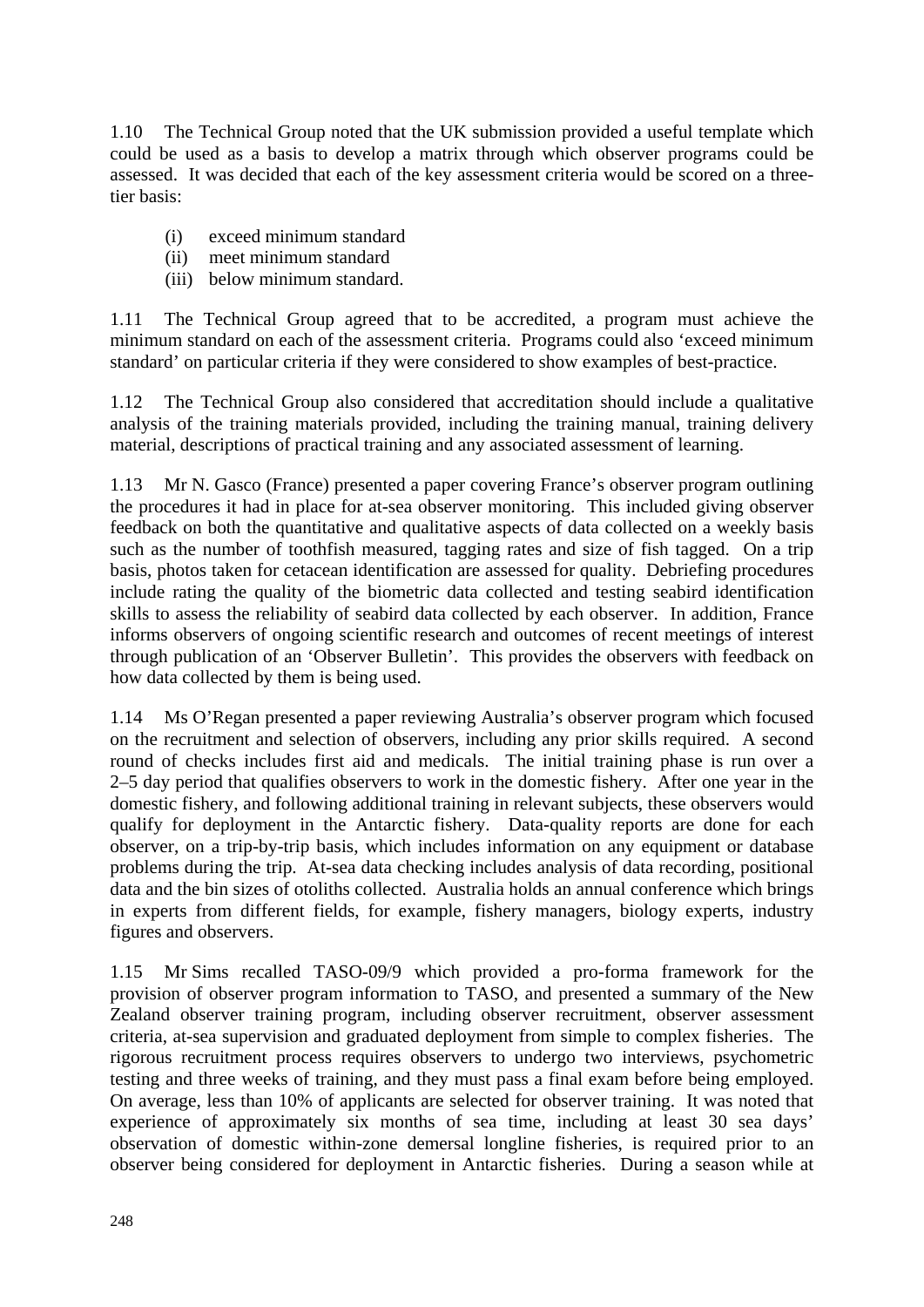sea, observers report in on a five-day basis; these reports can be used to cross-check vessel reports. To meet the CCAMLR requirements, all vessels have on board one national observer and one international observer who work in 12-hour shifts to collect the required data.

1.16 Mr Heinecken presented TASO-10/8, submitted by Chile, on its national observer program which deploys national observers over a wide range of regions along the Chilean coast. The emphasis of the paper was on data-checking and data-quality systems where a team of 11 staff are employed in the computer science department to carry out the required checks and analyses of submitted data. In outlining Chile's recruitment, it was noted that positions were publicly advertised and that observers are legally appointed by the Government.

1.17 The Technical Group noted that aspects of the Chilean observer programs are accredited to ISO 9001:2000. The Technical Group noted that ISO 9001:2000 is not an observer-specific standard, but rather applies to business and administrative processes and remarked that this sort of standard may be useful to apply to components of other observer programs. The Technical Group also noted that it was unclear in the Chilean submission as to whether it applies to CCAMLR observers.

1.18 On behalf of the authors, Dr Welsford presented the text of Spain's training course for its toothfish fishery. Although the paper included some details that helped the Technical Group understand observer programs from different Member States, the discussion was limited to the translation. However, it was noted that Spain's program was based around relevant sections of the conservation measures and resolutions.

1.19 Mr Heinecken presented TASO-10/9 on behalf of the authors. This gave information on the newly established Chinese course which was run earlier this year for krill fisheries. The observer training program is run under the auspices of the Bureau of Fishery, Ministry of Agriculture. It was noted that the two observer training courses were held in conjunction with the training courses for vessel crew members and included representatives from the fishing industry. A total of 150 people attended these two courses. To date, six observers have been placed on two vessels (three on each). Data have been submitted to CCAMLR in the correct format as specified in the Scheme of International Scientific Observation.

1.20 The Technical Group expressed its thanks to the People's Republic of China as a new Member for developing a program and submitting the information. TASO also noted that the observers had been certified by the Chinese Government and it asked for more information as to how this process may help with accrediting CCAMLR international scientific observer programs.

1.21 Mr Heinecken presented a description of South Africa's CCAMLR observer program. Where possible, observers are required to participate in the domestic fishery before being eligible for training for the CCAMLR program. The training includes specific instruction on the sampling requirements for CCAMLR fisheries and an understanding of the CCAMLR conservation measures. Assessment is based on practical case studies where the observers are required to conform to conservation measures for specific areas and capture 'dummy' data into the log sheets.

1.22 Dr T. Okuda (Japan) presented an outline of Japan's observer program for krill and toothfish fisheries in the CCAMLR area. The krill observer program has been operational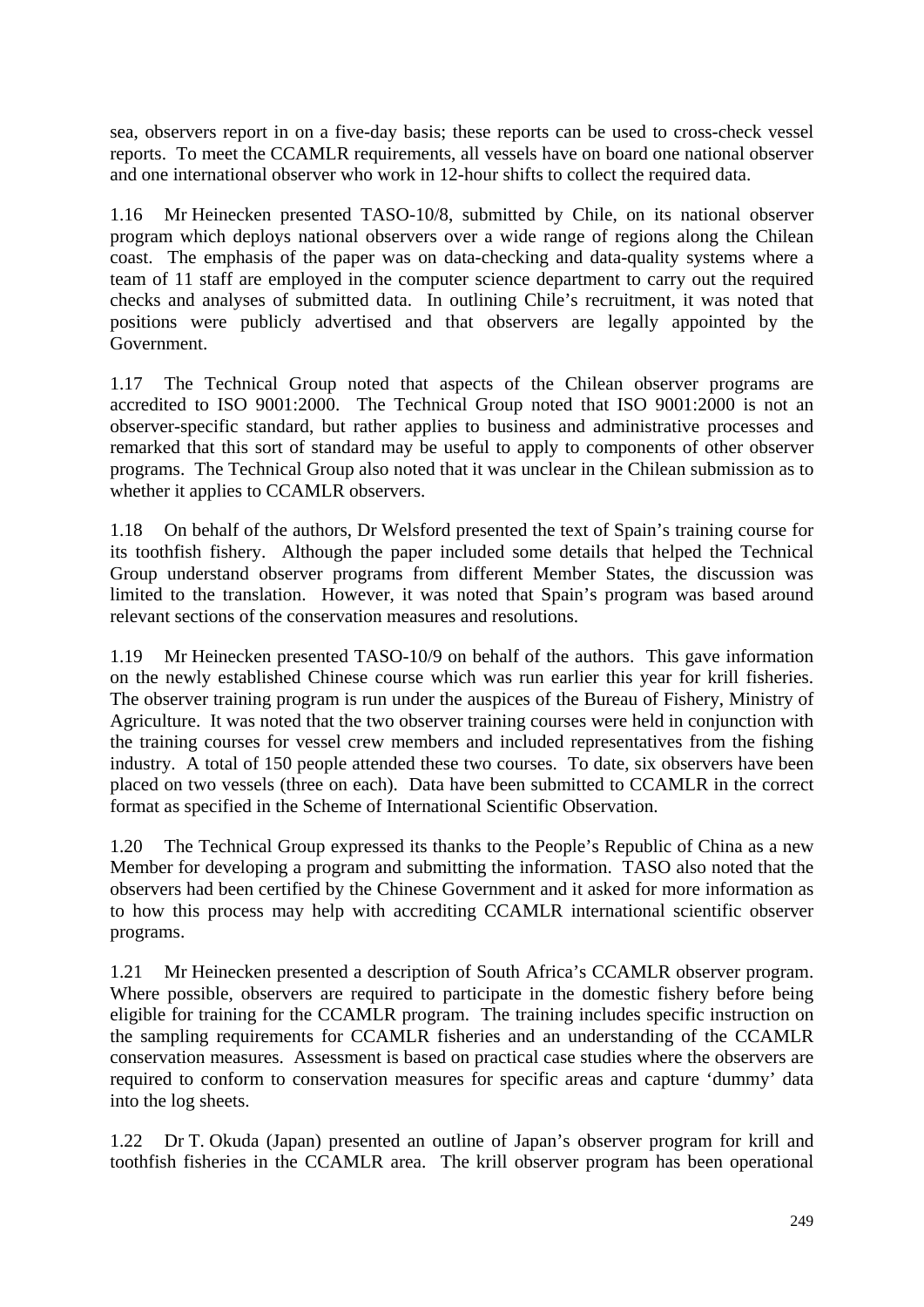<span id="page-5-0"></span>since the 1989/90 fishing season. It was initially focused on fish by-catch and has since been adapted to reflect the CCAMLR Scheme of International Scientific Observation. During 2009, the Japanese observer program was updated to ensure data that were collected from the 2009/10 season are submitted to CCAMLR according to the observer scheme. The toothfish observer program is run to assist the CCAMLR international observer who also works on the vessel. Japan's program is supported financially by the Government to ensure the independence of data collection and resource management. The Government issues a certification at the end of the course to show the observer has reached the required level of competency. The observer program consists of:

- nomination and selection
- training course work
- certification
- briefing for deployment
- support of on-board activities
- data and sample treatment
- debriefing.

1.23 Japan currently operates one vessel in CCAMLR toothfish fisheries and one vessel in CCAMLR krill fisheries. Observers are deployed on the krill vessel for one 70–90 day trip per season, with the vessel returning to port to embark and disembark observers. Observers are deployed on all toothfish trips and can be on board for up to five months.

## DEVELOPMENT OF A PROCESS FOR ACCREDITING OBSERVER PROGRAMS PARTICIPATING IN THE CCAMLR SCHEME OF INTERNATIONAL SCIENTIFIC OBSERVATION

Development for an accreditation process and timeline

2.1 The Technical Group noted the need for an accreditation process for CCAMLR international scientific observer programs to review both program outputs in terms of data quality, along with program inputs, including institutional arrangements, at-sea support, briefing and debriefing, quality assurance and observer training.

2.2 The Technical Group recommended that initial accreditation be provided to successful programs for five years, after which time a program would be required to undergo a complete review and re-accreditation process.

2.3 The Technical Group recommended that the Scientific Committee consider establishing an annual review of a subset of data, target species data for example, collected by CCAMLR international scientific observer programs as a mechanism to monitor the performance of accredited programs for review and feedback purposes. A reduced annual review would require standardisation, potentially through the development of automated dataquality metrics. The Technical Group noted that WG-SAM has recommended the development of such data-quality metrics (SC-CAMLR-XXVIII, Annex 6, paragraph 5.10). Any such standardised data-quality metrics could also be used to review data collected by national observers and vessels if the Scientific Committee considered this useful. The Technical Group also recommended the Scientific Committee consider a process for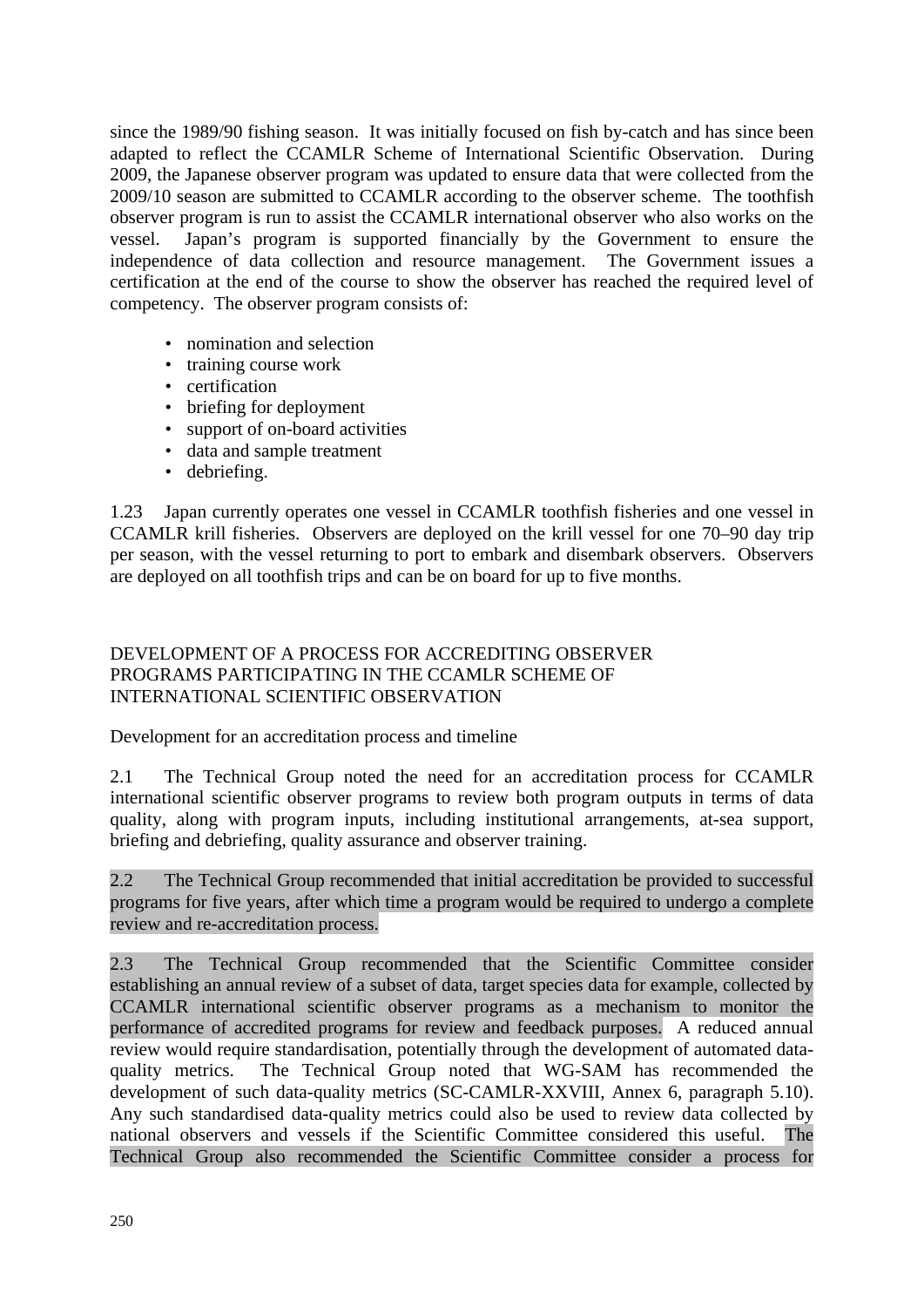providing feedback to, and reviewing of, the CCAMLR international scientific observer programs whose data is found, through review or data-quality metrics checks, to be consistently below the minimum acceptable standard.

2.4 The Technical Group requested that the Scientific Committee consider the following process for programs seeking accreditation:

- (i) The CCAMLR Secretariat collate and hold information and materials submitted by Members' observer programs seeking accreditation. The Secretariat would undertake an initial determination as to the presence or absence of the component required of a CCAMLR international scientific observer program to achieve accreditation. If any components are missing, then the Secretariat will notify the applicant that they must be provided before review for accreditation is undertaken. The Secretariat will not make any evaluation as to whether those components present meet the minimum standard required.
- (ii) Once information is supplied on all the mandatory criteria to be assessed, a review panel, determined by the Scientific Committee, will review this material and evaluate whether the program meets the minimum standards required, using the baseline standards developed by TASO (Table 1). Representatives from the program seeking accreditation would be made available to the review panel so that any questions regarding the submission can be answered. Once the review is complete, advice will be provided to the Scientific Committee on the results of the review.

2.5 The Technical Group considered TASO could potentially undertake the review panel function in the accreditation process, and asked that the Scientific Committee gives consideration to the following issues:

- (i) the value of continuity in the participation of Members in TASO to ensure consistency in the accreditation review process;
- (ii) a mechanism for handling conflicts of interest amongst participants, such as commercial conflicts of interest;
- (iii) the financial implications for Members to participate in TASO for the purpose of observer accreditation review;
- (iv) the timing of submissions by Members' observer programs in relation to the timing and work program of future TASO meetings and other relevant bodies of the Commission.

2.6 The Technical Group requested that the Scientific Committee consider a disputeresolution procedure, which could take the form of an independent and external panel, reviewing the material supplied by a program and the accreditation assessment under dispute, to determine a final outcome, where the review panel or the Scientific Committee is unable to do so.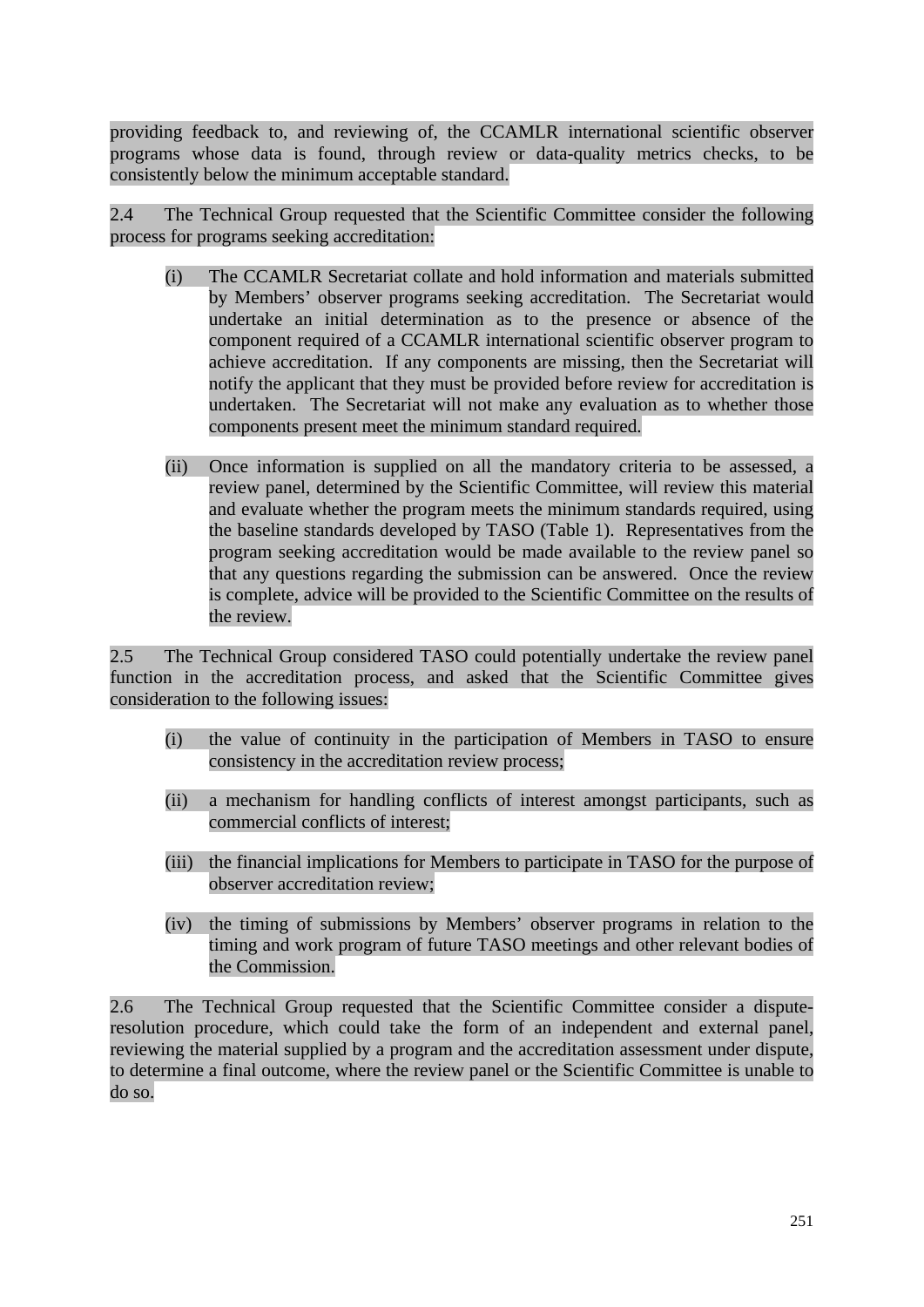2.7 The Technical Group agreed that accreditation of all current CCAMLR international scientific observer programs could be completed in 3–4 years, and that once the Scientific Committee has approved the baseline standards checklist and accreditation process, observer programs would be able to apply for accreditation immediately.

2.8 The Technical Group recommended that the accreditation process also include a requirement that feedback be provided to the Member if accreditation is declined, in order to support applicants to improve their program before reapplying.

2.9 The Technical Group agreed that accreditation will provide recognition of the quality of Members' programs.

2.10 The Technical Group noted that it could undertake a review of the baseline standards and accreditation process after the full implementation of the accreditation process, including feedback from CCAMLR and individual Members on the process and baseline standards developed by the Technical Group this year.

Establishment of baseline standards for observer recruitment, training and performance management

2.11 The Technical Group agreed that the table provided in the UK submission annexed to TASO-10/5 would provide a useful template as the basis for articulating all the elements of a baseline standard for accrediting observer recruitment, training and performance management, as well as for developing a checklist to accredit observer programs.

2.12 The Technical Group identified the management components of a CCAMLR international scientific observer program that CCAMLR would need to evaluate for accreditation. These components included institutional arrangements, recruitment checks, observer briefings, at-sea support, debriefing and quality assurance. A set of assessment criteria were then developed for each of these management components and added to the original assessment criteria developed in SC-CAMLR-XXVIII/BG/9 (see Table 1).

2.13 Each of the assessment criteria was categorised according to whether the Technical Group considered it to be 'Mandatory' or 'Desirable' for a CCAMLR international scientific observer program. Baseline standards for each assessment criteria were then developed and a description of what would determine whether an assessment criteria achieves 'Below minimum standard', 'Meets minimum standard' or 'Exceeds minimum standard'.

2.14 Where an assessment criteria was categorised as 'Desirable', the Technical Group identified that where a program provided evidence that it addressed such criteria, it should automatically be considered to exceed minimum standard.

2.15 Where an assessment criteria was categorised as 'Mandatory', the Technical Group identified that it could either fall below the minimum standard, meet the minimum standard or exceed the minimum standard. For some assessment criteria, however, the Technical Group agreed that it was only possible to evaluate whether an observer program either met or did not meet the minimum standard required.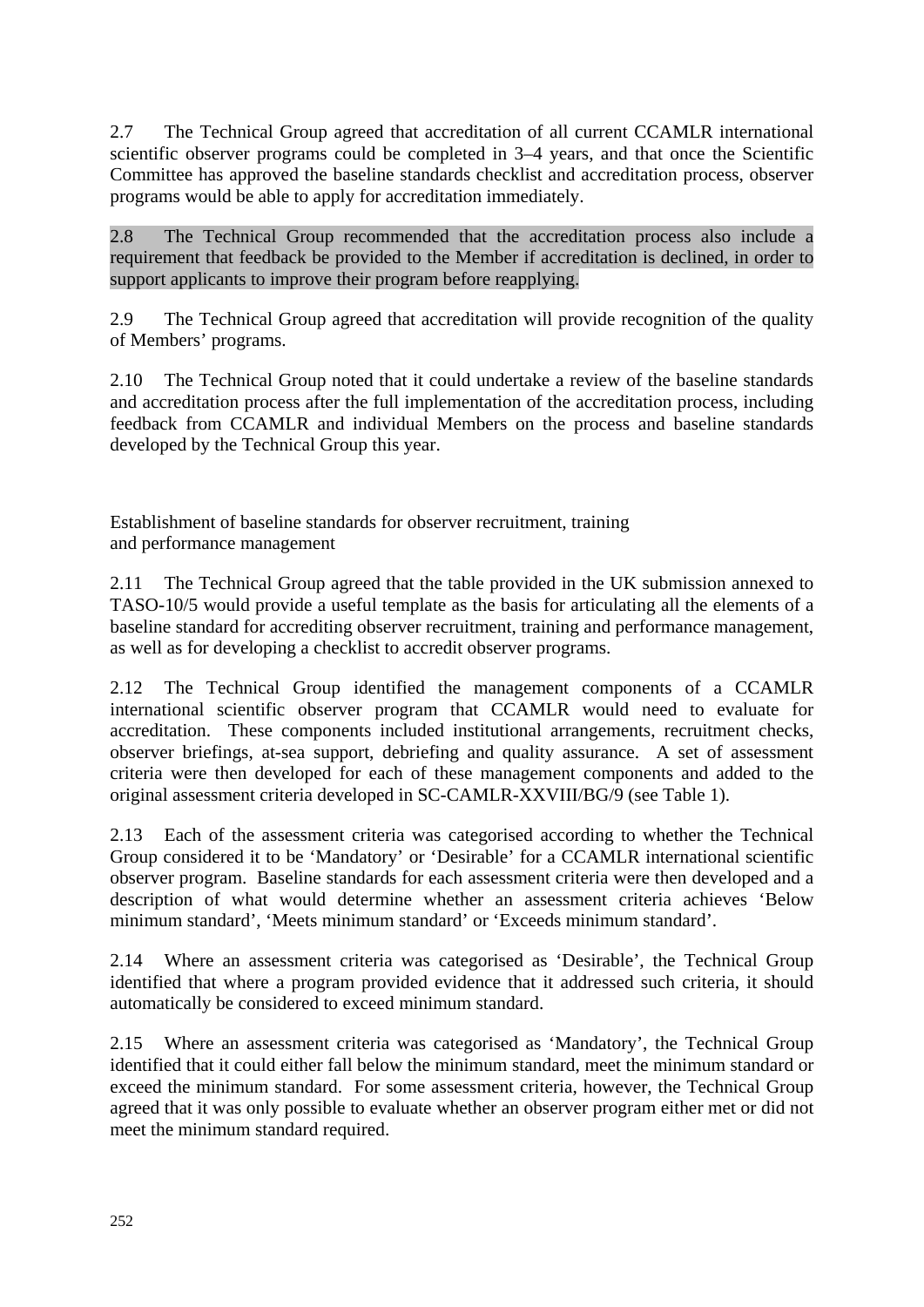<span id="page-8-0"></span>2.16 The Technical Group agreed that for programs to be accredited it would need to achieve the minimum standard in all the mandatory criteria. The Technical Group considered that, although not necessary for accreditation, desirable criteria should also be included in the assessment matrix to demonstrate the components that contribute to what may be considered a best-practice program.

2.17 The Technical Group recognised that the training element of the observer program operates as a sub-component of Institutional Arrangements under the Management Components section of Table 1. The Technical Group considered that the observer training sub-components necessary for a CCAMLR international scientific observer program include the CAMLR Convention, Role of the Scientific Observer, Vessel and Fishing Operations, Species Identification, Sampling Techniques and Data Handling.

2.18 The Technical Group requested that the Scientific Committee consider the application of Table 1 as a checklist for the accreditation of any CCAMLR international scientific observer programs.

2.19 The Technical Group noted that the ultimate test of the success of an observer program would be the provision of comprehensive and consistently high-quality data for use by the Scientific Committee, such as in the stock assessments performed by WG-FSA. The Technical Group noted that data currently submitted to the Secretariat are routinely checked for basic errors (see also WG-SAM-09/5). The Technical Group agreed that a process whereby assessment of program data quality, to allow feedback to technical coordinators and the Scientific Committee and its working groups was needed.

2.20 The Technical Group requested that WG-EMM and WG-FSA consider which comprehensive data subsets should be reviewed at regular intervals (e.g. tagging data, target and by-catch length-frequency data), to provide this feedback. The Technical Group noted that such reviews would enable the review of the baseline standards for observer programs, along with the quality of data outputs with respect to their intended use.

2.21 The Technical Group noted that as the accreditation process was focusing on the CCAMLR Scheme of International Scientific Observation, it was important to be able to distinguish whether data were collected by national or CCAMLR international scientific observers on vessels where both operate. The Technical Group requested that the Secretariat modify the CCAMLR scientific observer forms to ensure this was possible.

## INTERACTION WITH OTHER WORKING GROUPS

3.1 The Technical Group noted that the Scientific Committee and its working groups could all call on the expertise of TASO to address issues that fall under its terms of reference. It recalled that in previous meetings it had been able to successfully address specific technical questions referred to it by WG-FSA, WG-IMAF and WG-EMM.

3.2 The Technical Group further considered that meeting in parallel to working groups, such as WG-FSA in 2010, had advantages in that specific technical questions that arose in the working group could be referred to TASO and commentary could be provided effectively in real time. However, it agreed that, due to the contrast in the terms of reference for TASO and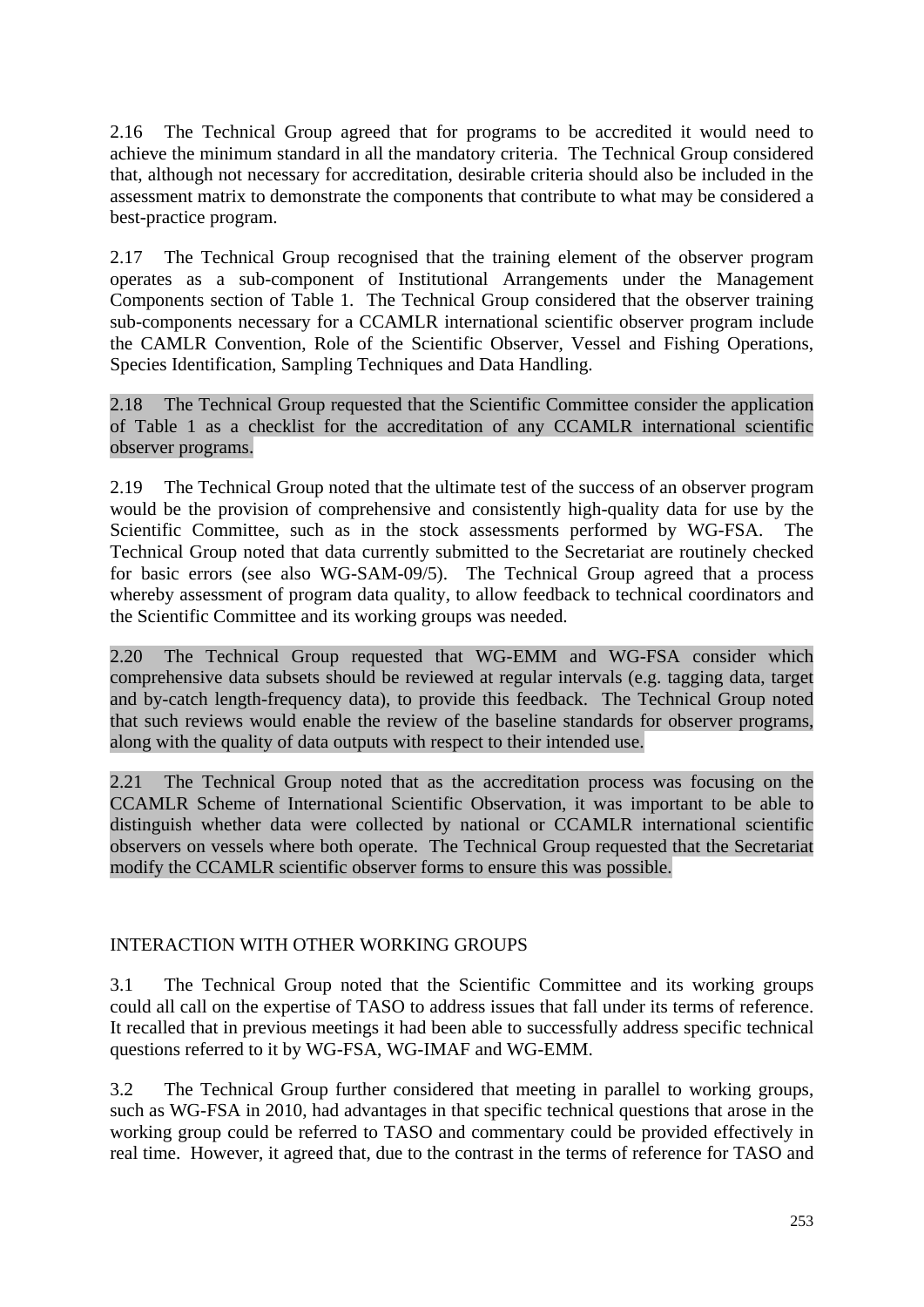<span id="page-9-0"></span>WG-FSA, it would be inappropriate for joint sittings of WG-FSA and TASO without the endorsement of the Scientific Committee and consideration of the format and timing of future meetings.

## PRACTICAL IMPLEMENTATION OF DATA COLLECTION AT SEA

4.1 Mr Moir Clark presented TASO-10/7 on the development of an observer educational DVD for CCAMLR observers deployed in the Subareas 48.3, 88.1 and 88.2 toothfish longline fisheries. The video material covers daily work schedule, biological sampling, specialised tagging/recapture and skates identification. The Technical Group noted that the DVD was still being developed and requested that on completion, the UK make it available to other Members through the Secretariat. The Technical Group suggested that other Members may consider developing similar training aids for other CCAMLR fisheries.

4.2 TASO-10/6 was also presented by Mr Moir Clark, proposing the inclusion of the identification of oiled birds in the training for CCAMLR scientific observers. As there is currently no specific requirement to record oiled bird sightings, observers have typically recorded sightings in the comments section of their cruise report. The paper noted that the CCAMLR Marine Debris Hydrocarbon Soiling form has been used for reporting oil, paint, tar or petroleum for land-based surveys and this could be used by observers to record soiled birds observed at sea.

4.3 The Technical Group agreed observers and operators be encouraged to report oiled birds and requested that the Secretariat link the form to the observer page for easy access. It also requested that WG-IMAF consider the utility of current data collected by observers on oiled birds.

4.4 TASO-10/4 was presented by Mr Gasco and provided detailed gonad-stage identification plates for *Dissostichus eleginoides*, and proposed collaborative work to develop a set of CCAMLR plates for use at sea to sex and stage toothfish consistently. The Technical Group agreed that compilation of such an ID guide should be undertaken and requested WG-FSA to assess the value of a standardised guide for gonad staging.

4.5 The Technical Group discussed the desirability of compiling other such observer ID guides and materials for observer reference, such as area-specific by-catch photoguides, and agreed this should be pursued as part of the medium-term strategic development of observer reference material.

4.6 The Technical Group agreed that the video and photographic materials presented during the meeting are also valuable for both observer training and as reference materials when deploying observers. It was requested that the Secretariat place such materials, submitted by Members, on the 'Members Only' section of the CCAMLR website and notify technical coordinators that this material is available.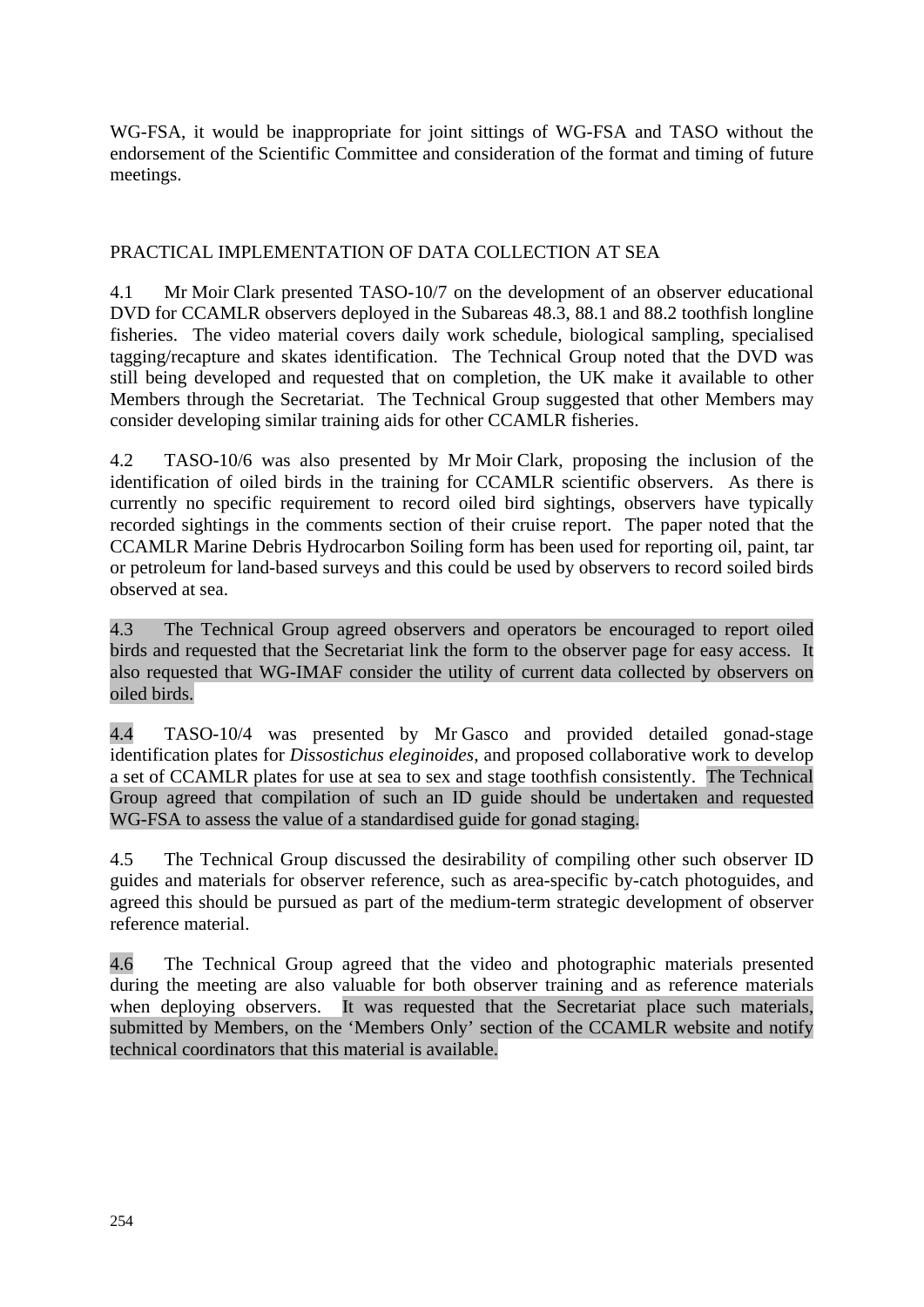Resources for species identification and observer training

4.7 Mr Gasco introduced a package of over 350 photographs that included, inter alia, pictures for species identification of fish, seabirds and marine mammals. The package also includes training pictures illustrating observers' tasks such as tagging, biological sampling and assessment of seabird abundance, with an electronic program which any series of photographs can be inserted into and used for self-training or testing. A further program was presented that can be used to calculate twilight at any selected geographical coordinates.

4.8 The Technical Group noted CCAMLR could, where appropriate, make such information available for training and educational purposes. It further noted that these materials could not be considered as CCAMLR-endorsed resources. The country of origin and contact information for each Member who submits material would therefore be required to be kept up-to-date to ensure enquires can be directed appropriately. The Technical Group requested the Scientific Committee to give consideration to hosting this material on the CCAMLR website, noting that this may have financial implications.

4.9 WG-FSA-10/25, presented by Mr A. Dunn (New Zealand), reported on fisheries and biological information for skates caught in the Ross Sea region during the Year-of-the-Skate, and provided parameter estimates, including tag loss rates. It noted that retardation of growth due to tagging was not detected. The paper recommended future focused research programs, such as Year-of-the-Skate, to be carried out at specific intervals, such as every five years.

4.10 The Technical Group noted that it is important for the observer workload to be taken into account when tasking observers to collect information, while ensuring consistent data is collected without compromising its accuracy. In response to the information provided in WG-FSA-10/25, the Technical Group agreed that it would be practical to:

- improve skate identification and recording;
- measure total length, pelvic length and disk width of all skates sampled;
- bring skates to the roller before release to improve tagging and help with tag identification;
- continue use of T-bar tags to ensure continuity in the data returned by skate tagging programs.

4.11 WG-FSA-10/32, presented by Dr S. Hanchet (New Zealand), summarised the current fishery-dependent data collection in the Ross Sea and proposed medium-term research objectives for this region. The proposal also included a draft fishery-dependent medium-term data collection plan. The Technical Group was asked to comment on any gaps, sampling rate adequacy and its approach to the items to be collected by observers. The paper further recommended the development of research plans for specific areas and fisheries.

4.12 The Technical Group noted that ensuring randomness when collecting a sample was more difficult when small sample sizes were required. The Technical Group noted that this should be taken into account when analysing such data. The Technical Group also agreed that sampling instructions need to be as clear as possible for the observer to understand and implement.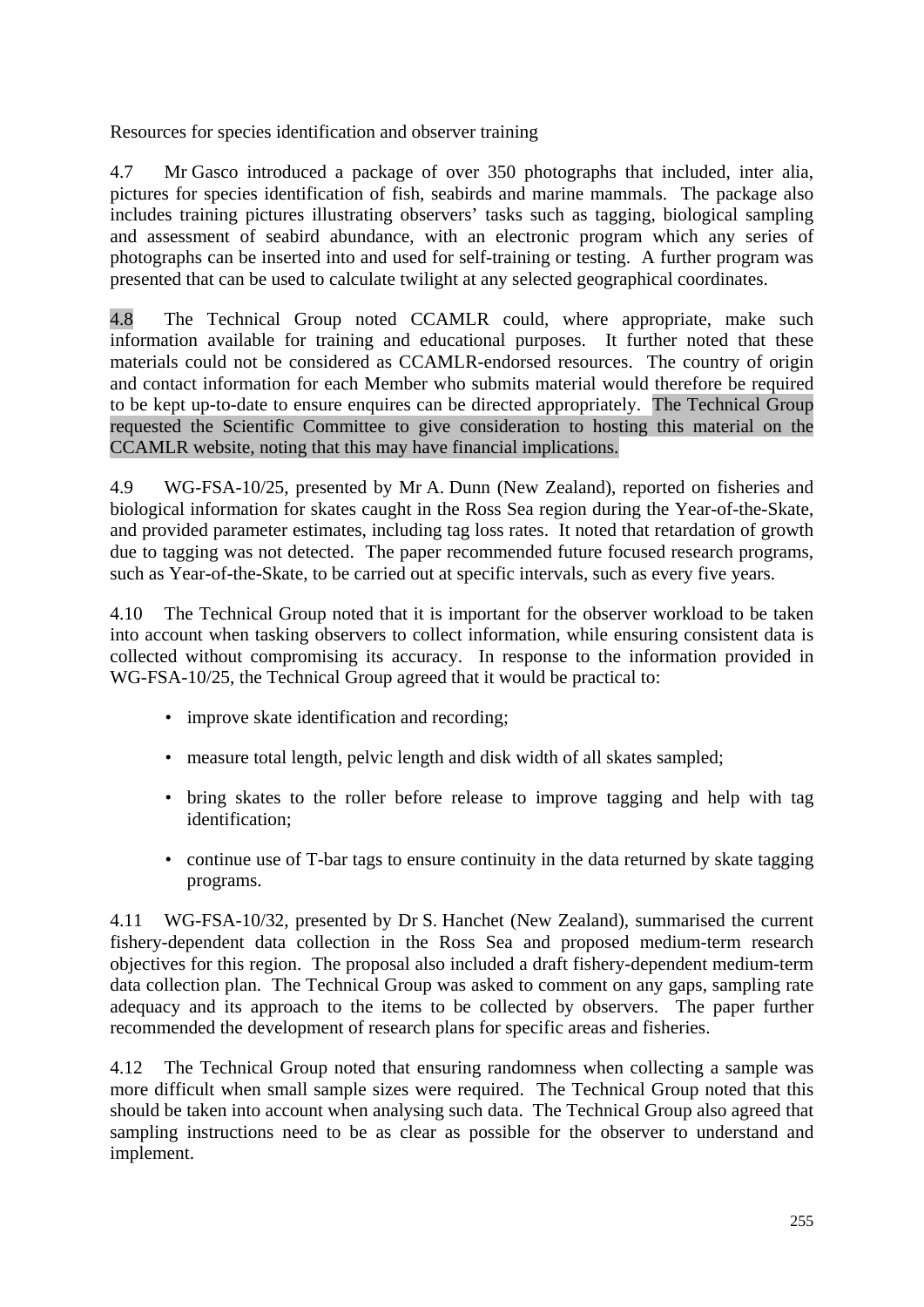4.13 To facilitate clear instructions, the Technical Group agreed that the format of the template used in Table 3 of WG-FSA-10/32 provided a way of clearly articulating the different data types and sample sizes observers are asked to collect. The Technical Group also requested that the Scientific Committee consider using WG-FSA-10/32, Table 3, as a template to set out research plan collection requirements in the relevant sections of the fishery-specific conservation measures.

4.14 WG-FSA-10/23, also presented by Dr Hanchet, reported problems in distinguishing between the two toothfish species of smaller size (<100 cm TL) in Subareas 88.1and 88.2. It noted that some reports of small *D. mawsoni* were likely to be *D. eleginoides*. The paper recommended that observers be made aware of this issue, and that the historical species identification be independently checked through examination of a subsample of otoliths collected from these small fish, noting that otoliths can be used to discriminate between toothfish species.

4.15 The Technical Group noted that scientific observers need to be able to distinguish between the two species when caught together, and that observer training should emphasise the importance of making this distinction. It was noted that guidance on distinguishing between the two species is provided in section 14 of the *Scientific Observers Manual* (Draft 2010).

4.16 TASO-10/10, presented by Dr S. Parker (New Zealand), reported on the accuracy of VME taxa classification by New Zealand scientific observers. The research showed that taxa classification was generally accurate, except for confusion between two sponge classes and stony and dead stylasterid coral. Misclassification of non-VME taxa as VME taxa was minor.

4.17 The Technical Group noted that VME taxa identification training increased the accuracy of identification in 2009/10 when compared to the identification success rates of New Zealand scientific observers in 2008/09. It was also noted that training should be region-specific due to regional difference in species composition.

4.18 In response to the information provided in TASO-10/10, the Technical Group agreed it was practical that:

- VME taxa by-catch be recorded for every observed line segment, including if by-catch was zero;
- the two classes of Porifera be combined as they cannot be reliably separated in the field;
- vessels record whether weight or volume was used to measure each VME indicator unit recorded.

The Technical Group also agreed that the name of the observer identifying the taxa on a line segment should be recorded to allow observer accuracy to be evaluated.

4.19 WG-FSA-10/33 submitted by New Zealand and presented by co-author Dr Welsford presented evidence for a new undescribed grenadier species (*Macrourus* spp.) found in the Southern Ocean using DNA barcoding as part of the IPY and the Bar Code of Life Database program. The conclusion was supported by meristic and morphological differentiation of the new species. *Macrourus* spp. had been identified as *M. whitsoni* in the past.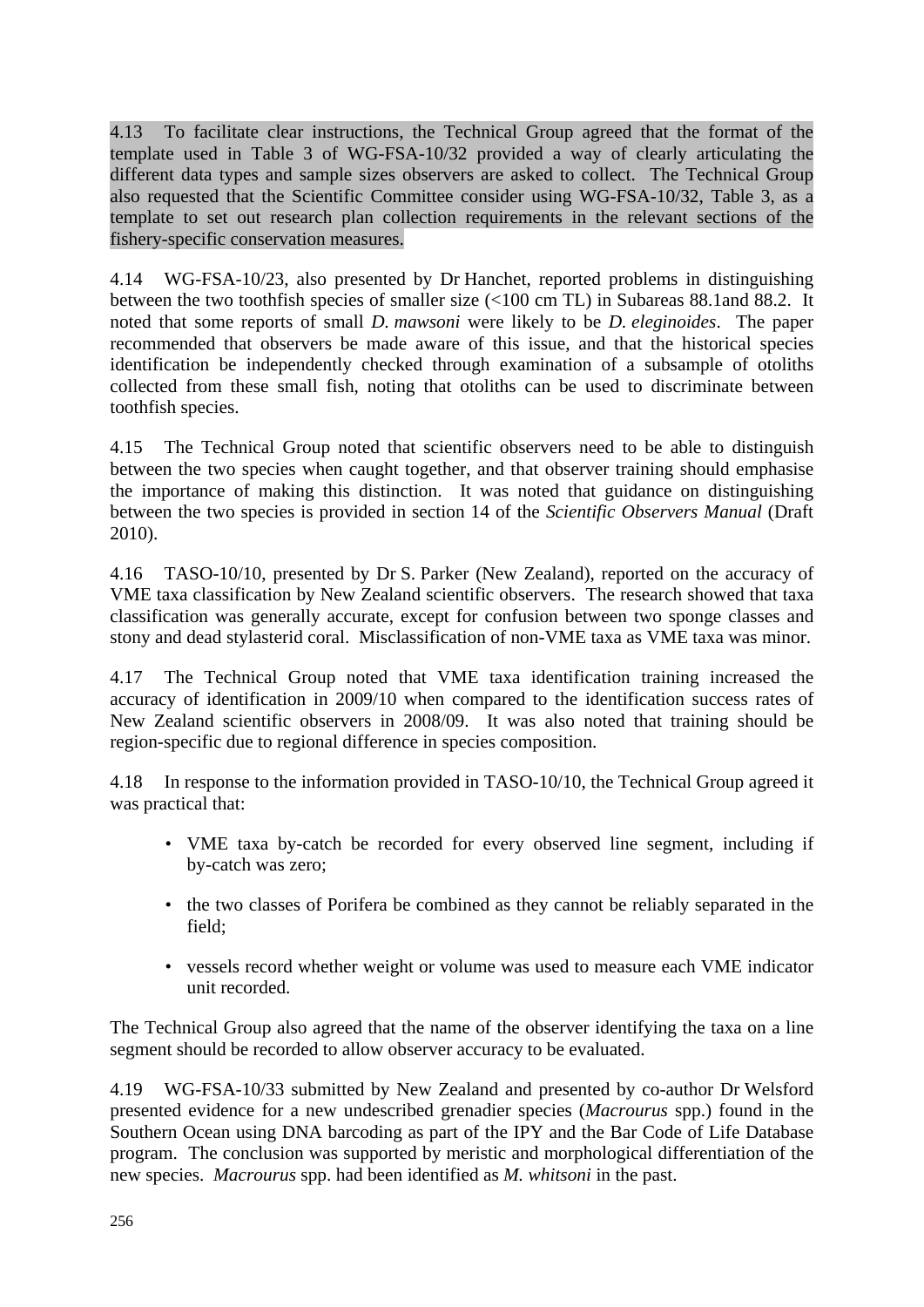4.20 The Technical Group recommended that the *Scientific Observers Manual* should note areas where the distribution of *M. whitsoni* and the new undescribed species overlap, that a species code should be allocated, and the field characteristics such as difference in number of rows of teeth and body colour, be included in the species identification guide.

Request from WG-EMM

Manual for krill escape mortality observation

4.21 The Technical Group was requested by WG-EMM to review the manual for krill escape mortality observation by Russia and Ukraine (once developed) and comment on its practicality and implication for the workloads of scientific observers (Annex 6, paragraph 2.38). The manual was not received for consideration at the current meeting, so it was not possible for the Technical Group to comment on it. The Technical Group looked forward to receiving the manual for consideration in the future.

Time budget for krill observer coverage

4.22 WG-EMM requested that TASO consider the time budget for observers in the krill fishery and advise whether 20% haul coverage could be achieved by increasing the number of hauls observed per five-day period (Annex 6, paragraph 2.52).

4.23 TASO noted that there were different sampling regimes in place for fish by-catch and for krill biological sampling. The Technical Group agreed that from a workload point of view, in general, for conventional trawl, 20% haul coverage for biological sampling (fish and larval fish by-catch) should be feasible within the period when observers are on board. However, as the current number of days allocated for biological sampling for krill is restricted to five days within every 20-day period (as in the current instruction in the krill e-form), a maximum of 25% coverage in total would be achievable only if the observer sampled every haul during this period. Given that an observer has other tasks, it is unlikely that the observer can achieve a total of 20% by sampling only five days in every 20-day period.

4.24 The Technical Group further noted that vessels employing the continuous pumping method undertake 12 haul units per day since one haul unit is defined as a 2-hour period. Some trawlers using the continuous pumping method can tow two nets simultaneously, in which case 24 equivalent haul units occur per day. Achieving the same proportional level of coverage as the observers on conventional trawlers with a single observer may therefore be difficult. The Technical Group further noted that it is not possible to specify what level of haul coverage and data collection is achievable for the abovementioned continuous pumping trawl methods without further information about how the operational differences of each method variation is taken into account for percent coverage calculation.

4.25 The Technical Group requested WG-EMM to provide clearer descriptions of the data collection and coverage required for each of the observation items, for example, using the template as set out in WG-FSA-10/32, Table 3.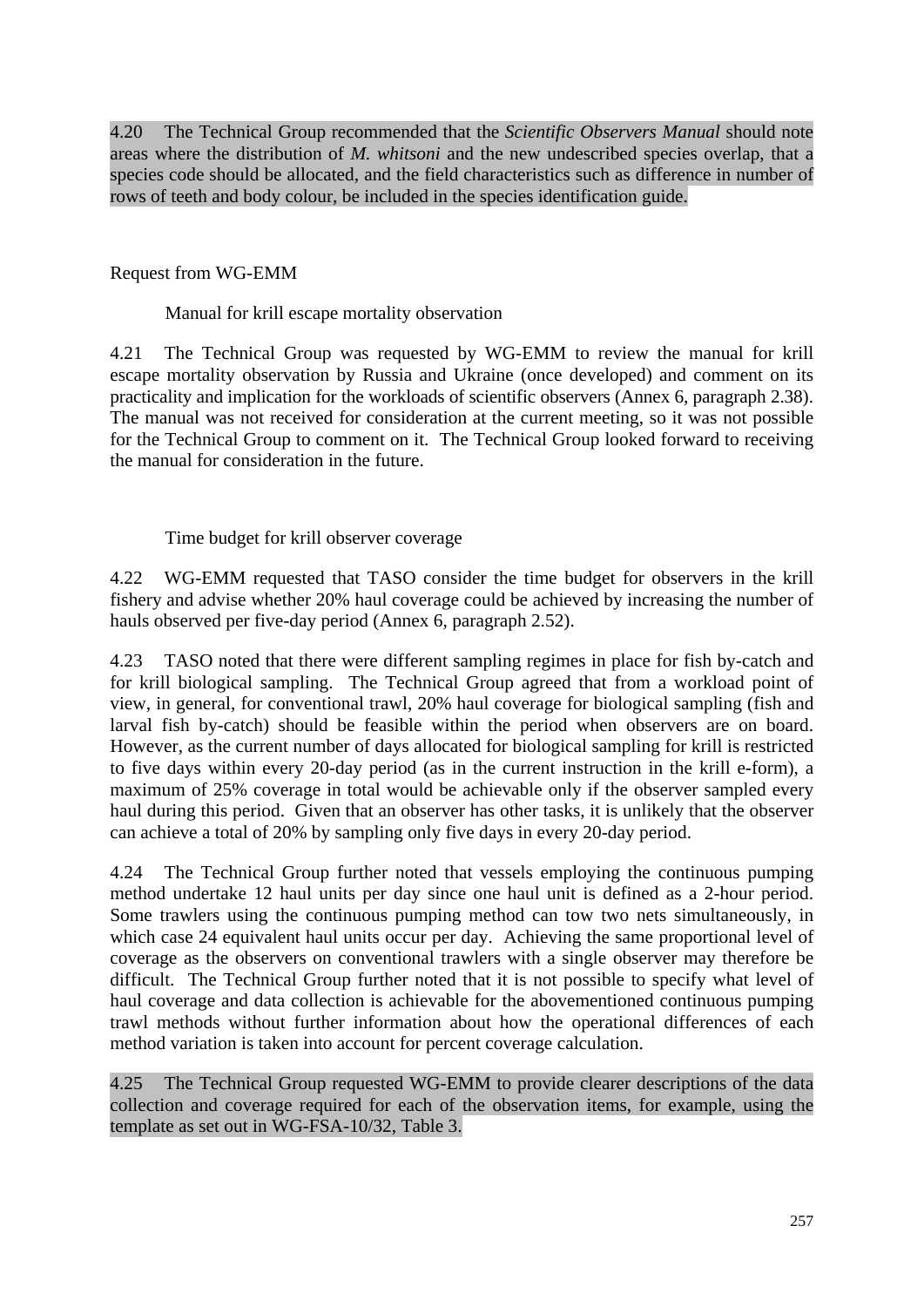## Estimation of drip loss from krill catch

4.26 Following a request from WG-EMM, a method to record the 'drip loss' of krill was presented by Mr Moir Clark. This allows for the accurate determination of the green weight of krill as it accounts for any excess water in the catch. Krill vessels are required to state in their notifications the method that they use to directly estimate the green weight of krill caught, however, at the moment it is unclear how the water content is reflected in the green weight estimate. It was requested that observers record if drip loss is taken into account when green weight estimates are made and, where possible, to measure it.

4.27 The Technical Group agreed that a section for recording drip loss should be added to the observer logbook and these data should be collected on a regular basis during the trip where possible.

Use of underwater camera for observation

4.28 The Technical Group was tasked by WG-EMM to comment on how readily the benthic impact camera system (BICS) might be deployed by CCAMLR scientific observers during commercial fishing operations (Annex 6, paragraph 3.26). The camera system was described by Dr Welsford and Ms O'Regan and they noted that it was relatively simple for vessel crews and observers to use. They further noted that it is provided along with an operations manual and a training DVD. Mr Exel also noted that Australian vessels had found the cameras straightforward to operate in Division 58.5.2 (Heard and McDonald Islands) when the vessel's crew and observer work together. Mr Moir Clark noted that BICS had also been successfully deployed by an observer operating on an autoline vessel in Subarea 48.3.

4.29 The Technical Group noted that the Scientific Committee would need to consider if camera deployments would need to be a routine item for the CCAMLR observer program or a discrete research program undertaken by individual Members.

4.30 The Technical Group noted that so far BICS has been deployed on autoline and trawl gear in Division 58.5.2 and on autoline gear in Subarea 48.3, and its operation on other gear types, such as Spanish longlines, is untested. The Technical Group also noted the following potential issues in operating such a camera from commercial vessels operating in Olympic fisheries, and that these issues should be considered by CCAMLR:

- financial implications and liabilities for vessels deploying cameras;
- risks to the camera in deploying such a system in some high-seas fishery operations, such as where sea-ice is present;
- data storage, management and ownership;
- managing camera deployments alongside other observer tasks.

4.31 Dr Welsford noted that while the administration of routine camera deployments had not yet been resolved, any issues should not be insurmountable where there is a will to collect the data that SC-CAMLR requires to ensure its fisheries satisfy Article II of the Convention.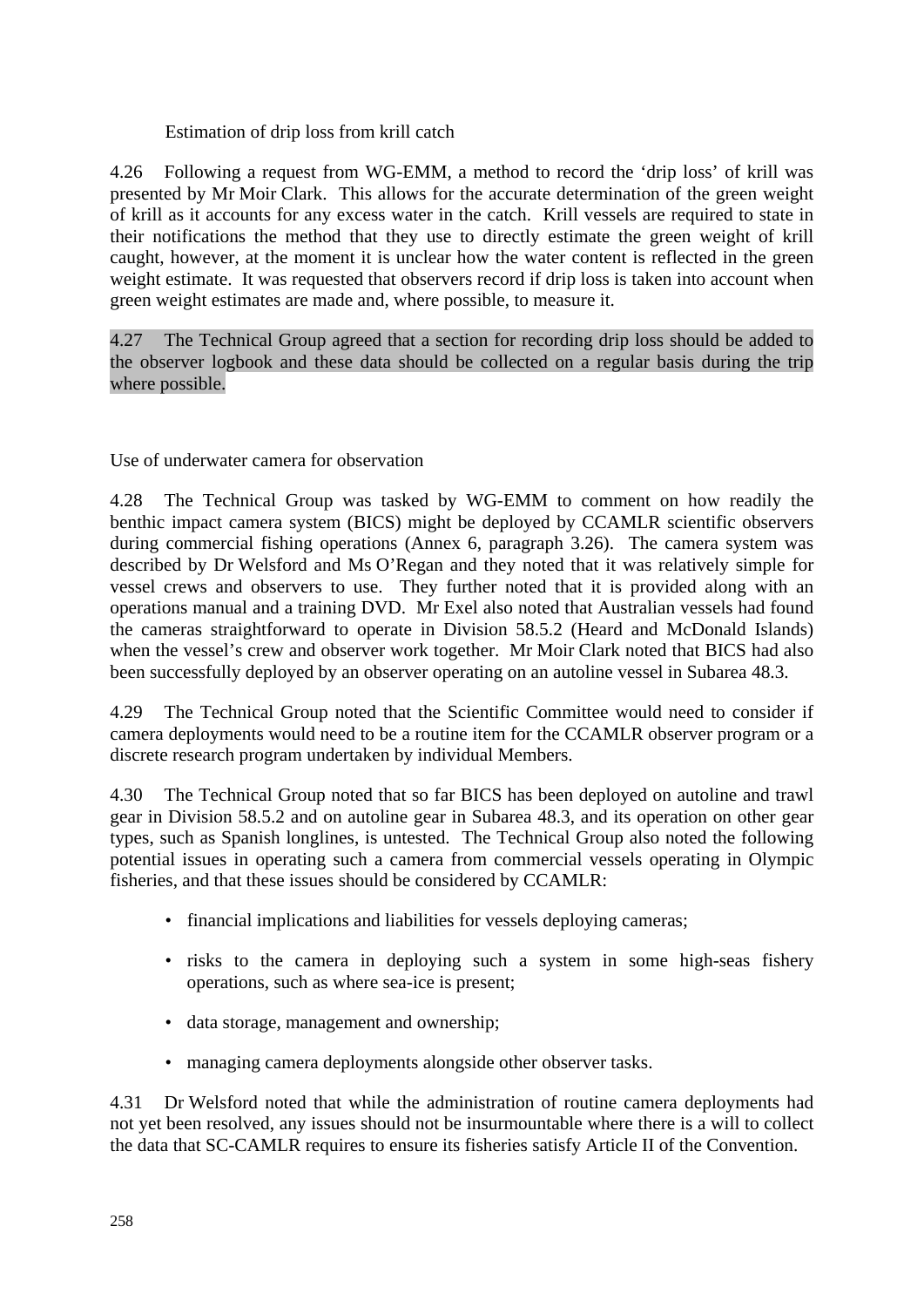<span id="page-14-0"></span>4.32 The Technical Group noted that future developments in electronic monitoring of fishery operations, and for research activities, was likely to make the use of such technologies more accessible. It was also noted that electronic technologies are being used in other fisheries for monitoring by-catch and wildlife interactions. The Technical Group requested that the Scientific Committee consider the evaluation, administration and application of such technologies as they are developed.

### FORMAT OF FUTURE MEETINGS AND PRIORITIES FOR FUTURE WORK

5.1 The Technical Group agreed that its future work plan would be likely to continue to focus on evaluating the performance of the observer accreditation process it has developed this year, as well as items referred to it by the Scientific Committee and its working groups and SCIC under its terms of reference (SC-CAMLR-XXVII, paragraph 6.7).

5.2 The Technical Group noted that meeting for a full week had greatly assisted with addressing the issues on its agenda this year in greater depth, as well as facilitating the attendance of industry representatives and other experts that may not have been able to attend a shorter meeting. The Technical Group agreed, however, that as it was an ad hoc group and the Scientific Committee and its working groups had many other substantive issues to address, it may not be possible or appropriate to have a week-long meeting of TASO every year.

5.3 It also noted that meeting in parallel with other groups, such as WG-FSA in 2010, and between WG-SAM and WG-EMM in previous years, had enabled involvement by delegates from those meetings. It also recognised that some participants in the working groups may not have been able to participate in TASO discussions due to the workloads in those other groups.

5.4 The Technical Group also recalled that its meetings greatly facilitated the interaction of technical coordinators, observers, vessel operators, scientists and other experts, and that hosting of future meetings by a Member could make a significant contribution to the development of CCAMLR international scientific observer programs in that region.

5.5 Therefore, the Technical Group requested that the Scientific Committee consider an appropriate timing and location for its future meetings, taking into account the benefits of having meetings of sufficient length to hold substantive discussions and enable the appropriate experts to participate.

#### OTHER BUSINESS

6.1 There was no other business.

## CLOSE OF MEETING

7.1 The report of the third meeting of ad hoc TASO was adopted.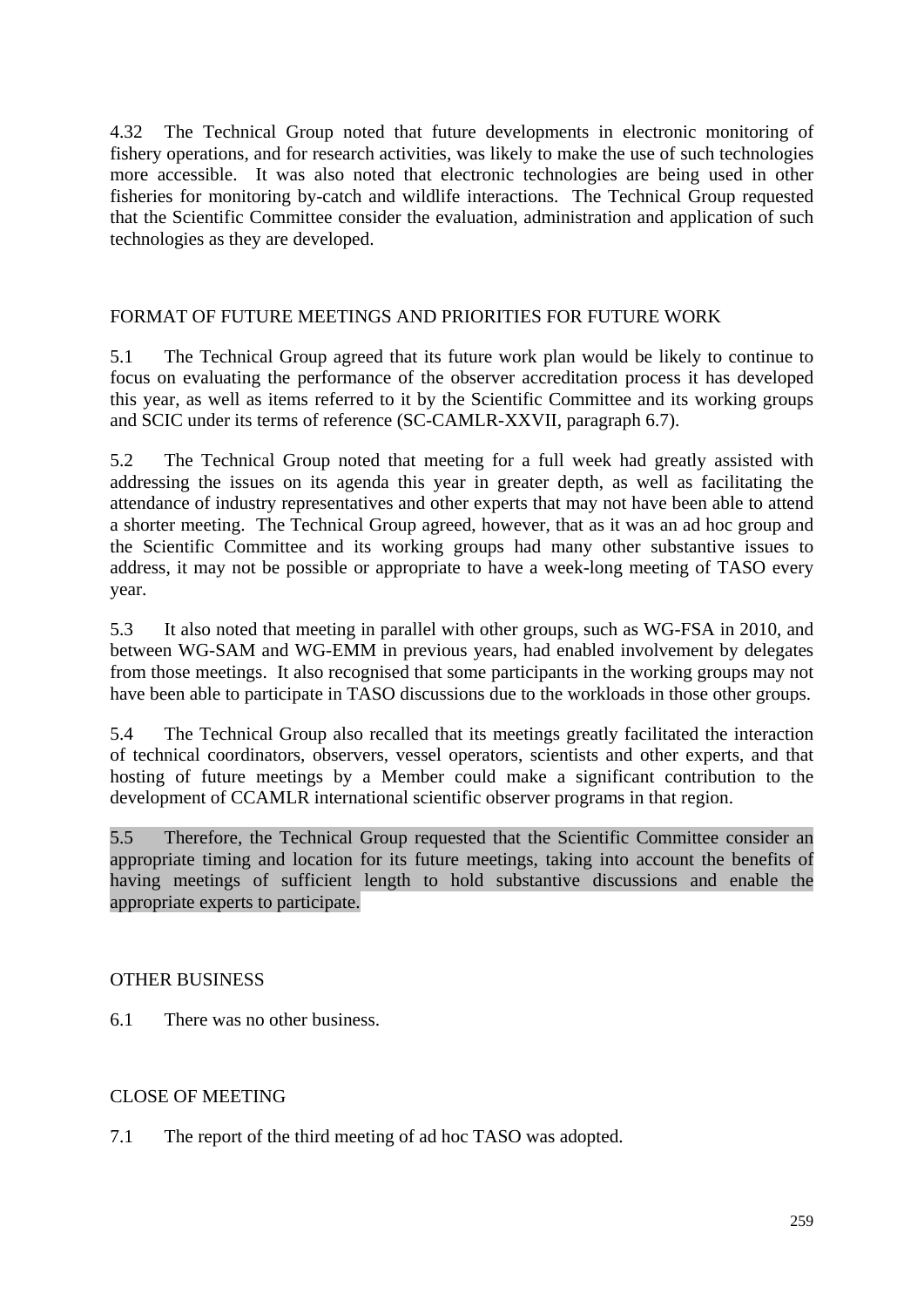7.2 In closing the meeting, the Co-conveners thanked the Secretariat staff for their work and support during the meeting and also for their work in supporting the observer program during the year.

7.3 The Co-conveners also thanked the technical coordinators and asked them to convey their appreciation to the observers for all their hard work during the year.

7.4 The Co-conveners also thanked the participants for their diligent work during the meeting.

7.5 On behalf of the participants, Dr Kawaguchi thanked the Co-conveners for their hard work. He noted that it was the first time that TASO had held a week-long meeting and the work and depth of the discussions had been very productive.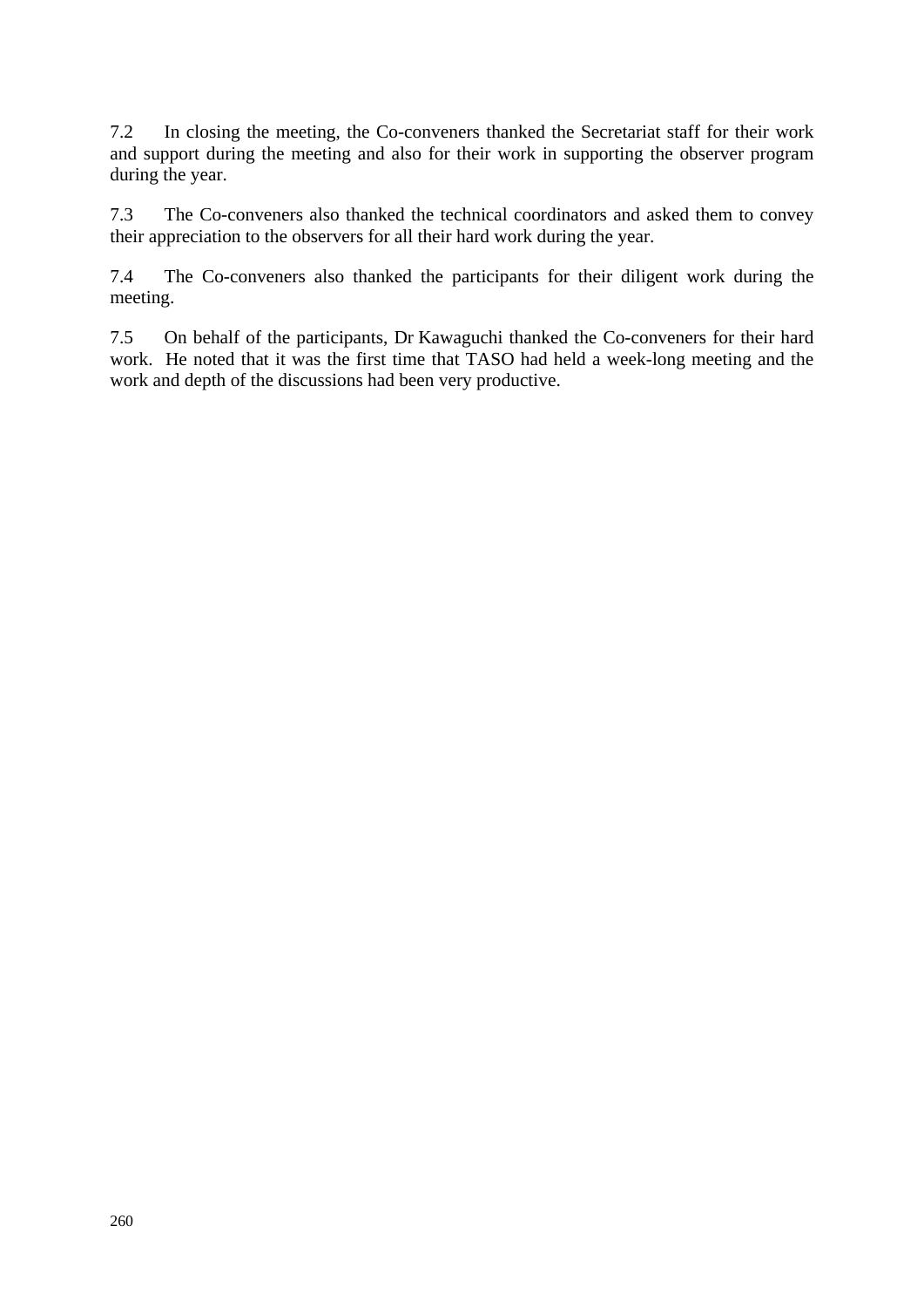<span id="page-16-0"></span>Table 1: CCAMLR international scientific observer program components and assessment criteria matrix for baseline standards consisting of (1) Management components and (2) Training. In the proposed process for observer program accreditation, a Member would submit evidence against which each criteria can be assessed.

| Observer                   | components<br>program | Assessment criteria                                                                   | Desirable/<br>mandatory | Exceeds minimum standard                                                                                                          | Meets minimum standard                                                                                                                                                                                            | Below minimum standard                                                                                                                                                                                            |
|----------------------------|-----------------------|---------------------------------------------------------------------------------------|-------------------------|-----------------------------------------------------------------------------------------------------------------------------------|-------------------------------------------------------------------------------------------------------------------------------------------------------------------------------------------------------------------|-------------------------------------------------------------------------------------------------------------------------------------------------------------------------------------------------------------------|
| (1)                        |                       | <b>Management components</b>                                                          |                         |                                                                                                                                   |                                                                                                                                                                                                                   |                                                                                                                                                                                                                   |
|                            |                       | Association and conflict<br>of interest of the observer<br>organisation with industry | M                       | Not applicable                                                                                                                    | Program has no financial interest in, or<br>relationship with, any vessel or<br>business harvesting or processing<br>products from a CCAMLR fishery<br>other than the provision of the observer<br>service.       | Program has direct/indirect financial<br>interest in a company within or outside<br>the CCAMLR fishery.                                                                                                           |
|                            |                       | Observer program national<br>endorsement                                              | $\mathbf M$             | Not applicable                                                                                                                    | Program has endorsement from a<br>Member.                                                                                                                                                                         | Program does not have endorsement<br>from a Member.                                                                                                                                                               |
| Institutional arrangements |                       | Training                                                                              | $\mathbf{M}$            | Not applicable                                                                                                                    | Training program meets all mandatory<br>training assessment criteria as laid out<br>in section (2) Training.                                                                                                      | Training program does not meet all<br>mandatory training assessment criteria<br>as laid out in section (2) Training.                                                                                              |
|                            |                       | Infrastructure and record<br>keeping                                                  | $\mathbf{M}$            | Program provides dedicated<br>infrastructure to support observer<br>deployment, logistics, record keeping<br>and data management. | Program provides infrastructure<br>supporting observer deployment,<br>logistics, record keeping and data<br>management.                                                                                           | Program does not provide sufficient<br>infrastructure to support observer<br>deployment, logistics, record keeping<br>and data management.                                                                        |
|                            |                       | Information security                                                                  | $\mathbf M$             | Not applicable                                                                                                                    | Protocols in place that conform to<br>terms of the CCAMLR Scheme of<br>International Scientific Observation,<br>paragraphs D(d)(i-ii).<br>Authorised access control to premises,<br>data and information systems. | Insufficient protocols in terms of the<br><b>CCAMLR Scheme of International</b><br>Scientific Observation,<br>paragraphs D(d)(i-ii).<br>Insufficient access control to premises,<br>data and information systems. |
| Recruitment                | checks                | Observer Code of Conduct                                                              | $\mathbf{M}$            | Not applicable                                                                                                                    | Program has process in place to ensure<br>that applicants conform to the<br><b>CCAMLR Scheme of International</b><br>Scientific Observation, as specified in<br>paragraph D(a)(iv).                               | Program has no process in place to<br>ensure that applicants conform to the<br><b>CCAMLR Scheme of International</b><br>Scientific Observation,<br>paragraph $D(a)(iv)$ .                                         |
|                            |                       | Physical and mental health                                                            | $\mathbf M$             | Not applicable                                                                                                                    | Program has adequate physical and<br>psychological health assessment<br>requirements in place.                                                                                                                    | Program does not have physical and<br>psychological health assessment<br>requirements in place.                                                                                                                   |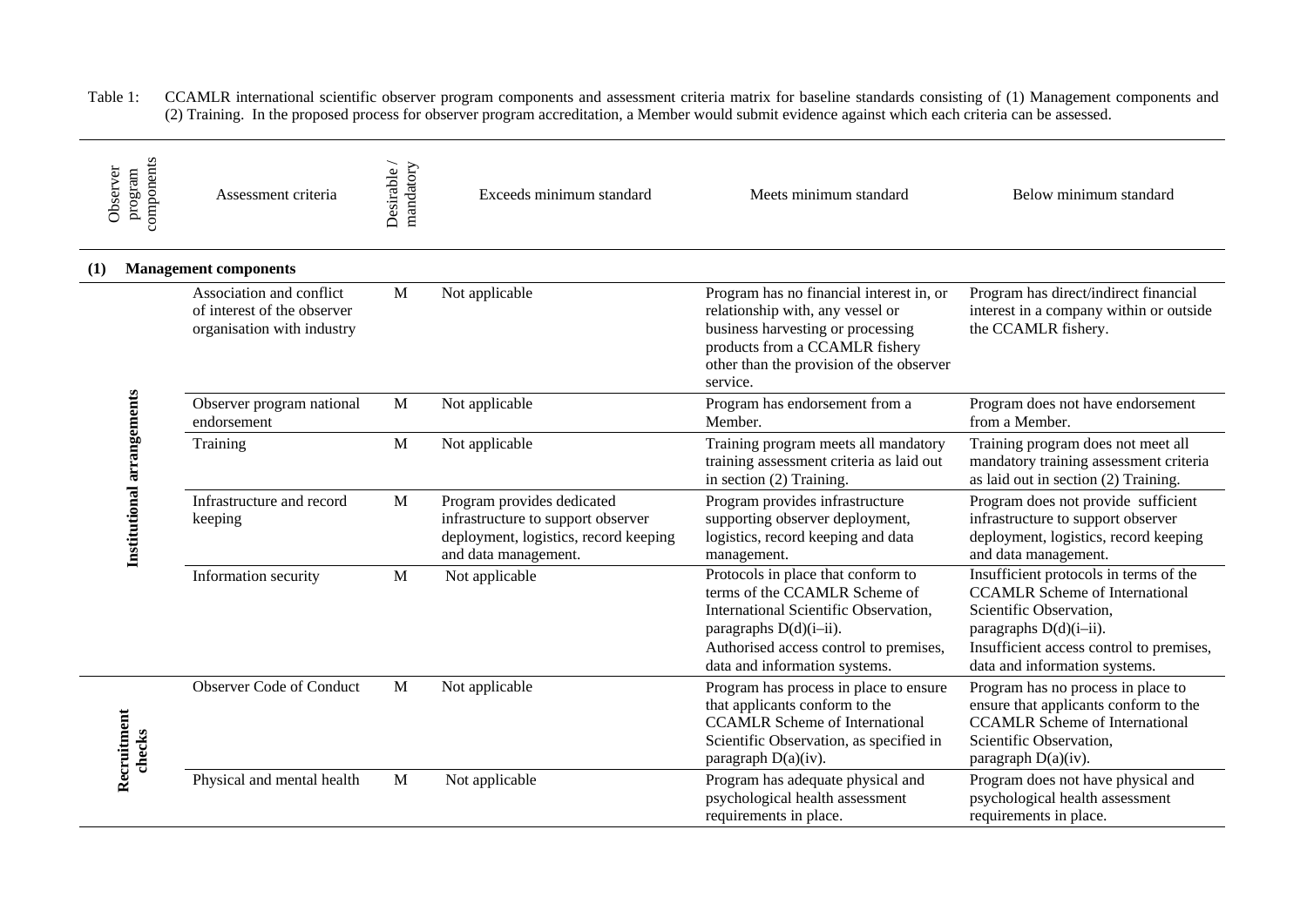| components<br>Observer<br>program | Assessment criteria                                         | Desirable/<br>mandatory | Exceeds minimum standard                                                                                                                                                                                                                                              | Meets minimum standard                                                                                                                                                                                                                | Below minimum standard                                                                                                                                     |
|-----------------------------------|-------------------------------------------------------------|-------------------------|-----------------------------------------------------------------------------------------------------------------------------------------------------------------------------------------------------------------------------------------------------------------------|---------------------------------------------------------------------------------------------------------------------------------------------------------------------------------------------------------------------------------------|------------------------------------------------------------------------------------------------------------------------------------------------------------|
| <b>Briefing</b>                   | Provision of gear and<br>equipment                          | M                       | Program provides appropriate personal<br>and safety gear for working in cold<br>conditions unless predetermined that it<br>is provided by the vessel. Sampling<br>equipment provided that will facilitate<br>optimum performance of tasks<br>expected from observers. | Program provides appropriate personal<br>and safety gear for working in cold<br>conditions unless predetermined that<br>these are provided by the vessel.<br>Sufficient sampling equipment for<br>observers to carry out their tasks. | Program does not provide adequate<br>personal and safety gear for working in<br>cold conditions. Gear provided is not<br>sufficient for adequate sampling. |
|                                   | Support literature and<br>detailed sampling<br>instructions | M                       | Program ensures observers are supplied<br>with relevant up-to-date CCAMLR<br>manuals and data reporting forms.<br>Additional supporting literature is also<br>provided.                                                                                               | Program ensures observers are supplied<br>with relevant up-to-date CCAMLR<br>manuals and data reporting forms.                                                                                                                        | Program does not supply relevant<br>CCAMLR manuals and data reporting<br>forms.                                                                            |
| At-sea support                    | Monitoring observer<br>performance                          | D                       | Program has processes in place to<br>monitor observer performance (tasks<br>and data collected) and provide rapid<br>feedback.                                                                                                                                        | Not applicable                                                                                                                                                                                                                        | Not applicable                                                                                                                                             |
|                                   | Communications                                              | M                       | Program has established<br>communication protocols for observers<br>at sea; in addition, observers are<br>provided with independent means of<br>communication.                                                                                                        | Program has established<br>communication protocols for observers<br>at sea to communicate with their<br>controlling authorities.                                                                                                      | Program has no established<br>communication protocols for observers<br>at sea.                                                                             |
|                                   | Data submission and<br>reporting                            | M                       | Not applicable                                                                                                                                                                                                                                                        | Program has protocols to ensure timely<br>submission of CCAMLR data and<br>reports to the Designating Member.                                                                                                                         | Program does not have protocols to<br>ensure submission of CCAMLR data<br>and reports to the Designating<br>Member.                                        |
| Debriefing                        | Observer feedback on<br>vessel                              | D                       | Program has protocols for internal<br>observer reports on vessel performance<br>and working conditions with respect to<br>at-sea operations.                                                                                                                          | Not applicable                                                                                                                                                                                                                        | Not applicable                                                                                                                                             |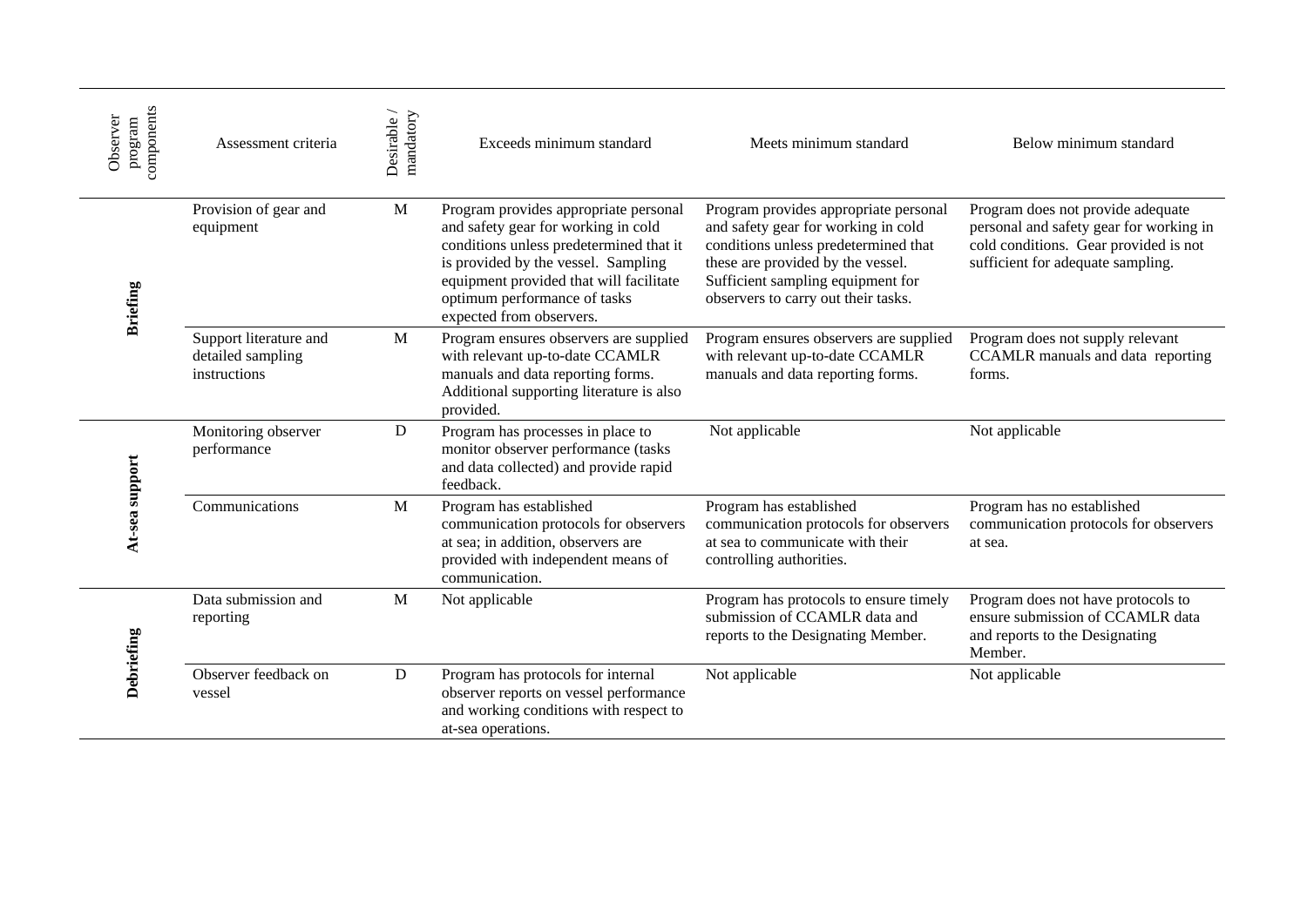| components<br>Observer<br>program | Assessment criteria                                                  | Desirable /<br>mandatory | Exceeds minimum standard                                                                                                                                                                                                             | Meets minimum standard                                                                                                                                                  | Below minimum standard                                                                        |
|-----------------------------------|----------------------------------------------------------------------|--------------------------|--------------------------------------------------------------------------------------------------------------------------------------------------------------------------------------------------------------------------------------|-------------------------------------------------------------------------------------------------------------------------------------------------------------------------|-----------------------------------------------------------------------------------------------|
|                                   | Data quality assurance                                               | M                        | Program ensures comprehensive range<br>and logic checks are performed on data<br>prior to submission.                                                                                                                                | Program ensures basic range and logic<br>checks are performed on data prior to<br>submission.                                                                           | Program does not perform checking of<br>data.                                                 |
| Quality assurance                 | Observer performance<br>feedback                                     | D                        | Program has protocols in place to<br>provide observers with feedback on<br>performance for future skill<br>development.                                                                                                              | Not applicable                                                                                                                                                          | Not applicable                                                                                |
|                                   | Vessel operator feedback                                             | D                        | Program has protocols for vessel<br>operator feedback on observer<br>performance with respect to at-sea<br>operations.                                                                                                               | Not applicable                                                                                                                                                          | Not applicable                                                                                |
| <b>Training</b><br>(2)            |                                                                      |                          |                                                                                                                                                                                                                                      |                                                                                                                                                                         |                                                                                               |
| Convention<br><b>CAMLR</b>        | Membership, inception,<br>structure, management                      | D                        | Observers are trained about CCAMLR,<br>including the structure, history,<br>ecosystem monitoring, Article II,<br>processes, and how CCAMLR fits into<br>the Antarctic Treaty System.                                                 | Not applicable                                                                                                                                                          | Not applicable                                                                                |
| Role of CCAMLR<br>observers       | Duties and responsibilities<br>of observers and the<br>vessel's crew | M                        | Detailed briefings on key crew and<br>observer roles (distinction /<br>demarcation / shared components)<br>provided.<br>Knowledge of the importance of<br>observers for CCAMLR and how their<br>data are used by the working groups. | CCAMLR observer-specific<br>responsibilities are explained to the<br>observers, but no detailing of shared<br>activities / research activities of the<br>crew / vessel. | Lack of training in observer duties and<br>responsibilities.                                  |
|                                   | Conservation measures                                                | M                        | Not applicable                                                                                                                                                                                                                       | Trained in CMs for the fishery they<br>will be working in and provided with<br>reference material to help use them.                                                     | Provided copies of relevant CMs with<br>no instruction or training on their<br>applicability. |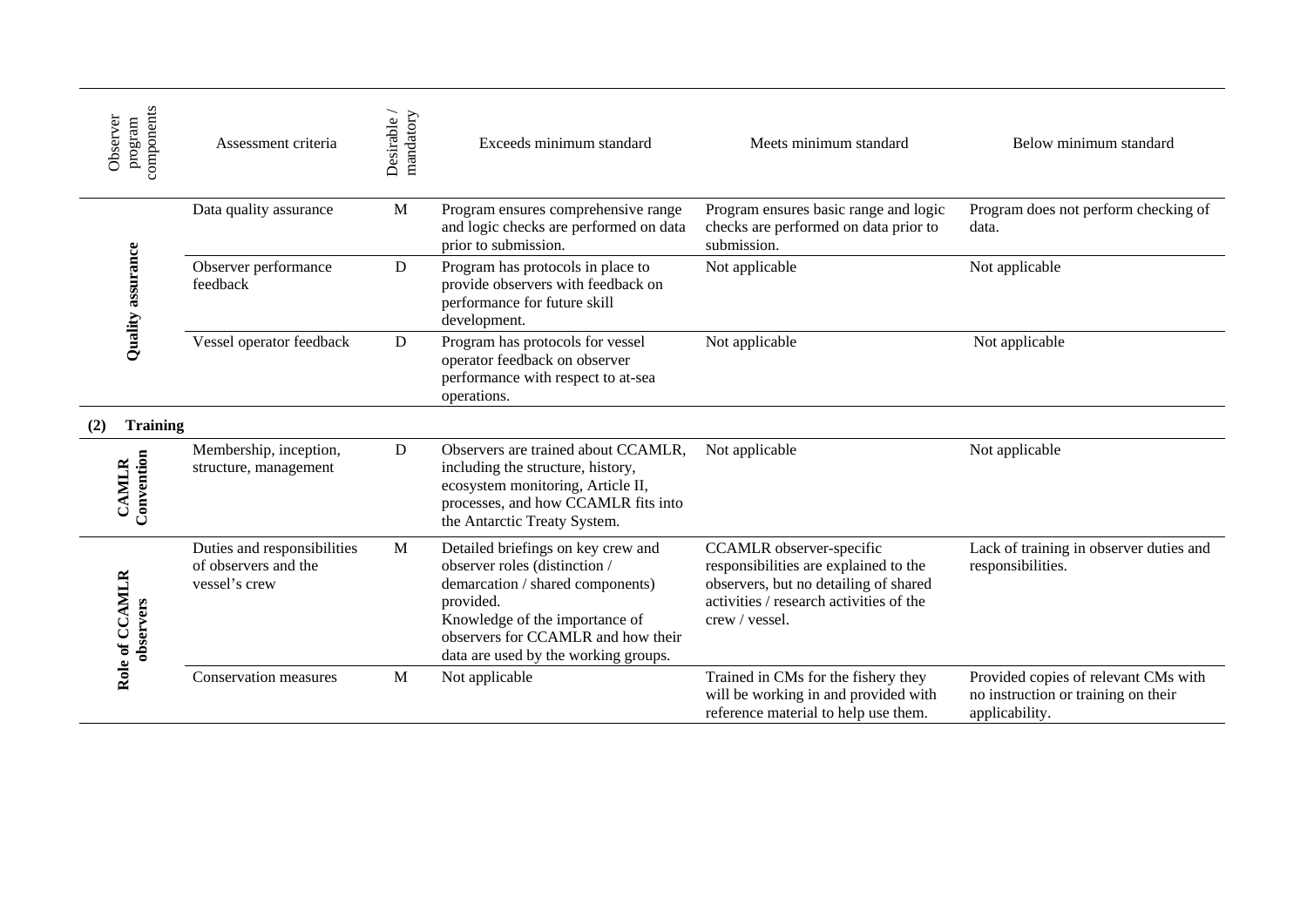| components<br>Observer<br>program | Assessment criteria                                                                                                        | mandatory<br>Desirable | Exceeds minimum standard                                                                                                                                                                                                  | Meets minimum standard                                                                                                                                                                                                                                                           | Below minimum standard                                                                                                                                                                             |
|-----------------------------------|----------------------------------------------------------------------------------------------------------------------------|------------------------|---------------------------------------------------------------------------------------------------------------------------------------------------------------------------------------------------------------------------|----------------------------------------------------------------------------------------------------------------------------------------------------------------------------------------------------------------------------------------------------------------------------------|----------------------------------------------------------------------------------------------------------------------------------------------------------------------------------------------------|
|                                   | Code of Conduct of<br>observers as contained in<br>the text of the scheme                                                  | M                      | Not applicable                                                                                                                                                                                                            | Provides full briefing on the<br>requirements of the observer Code of<br>Conduct.                                                                                                                                                                                                | Provided copies of observer Code of<br>Conduct with no instruction or training.                                                                                                                    |
| Role of scientific observers      | Conflict avoidance and<br>resolution                                                                                       | D                      | Training in conflict resolution and how<br>working in a stressful environment<br>impacts people. Observers briefed on<br>the culture(s) on board the vessel they<br>are to be deployed on.                                | Not applicable                                                                                                                                                                                                                                                                   | Not applicable                                                                                                                                                                                     |
|                                   | Functions, tasks and<br>scientific priorities to be<br>carried out on board<br>vessels operating in the<br>Convention Area | M                      |                                                                                                                                                                                                                           | Training provided in relation to the<br>fishery the observer is to be deployed<br>in. This covers all requirements of the<br>associated fishery CMs and scientific<br>programs, including the most recent<br>priorities / aspects from the last<br>Scientific Committee meeting. | Provided with copies of CMs with no<br>interpretation or training on CMs,<br>functions, tasks and scientific priorities<br>to be carried out on board vessels<br>operating in the Convention Area. |
|                                   | Fishing methods                                                                                                            | M                      | Training in all aspects of CCAMLR<br>fishing methods and practical training<br>provided in gear configuration and<br>deployment.                                                                                          | Sufficient training in specific aspects of<br>CCAMLR fishing methods and gear<br>with reference material provided for<br>the fishery the observer is to be<br>deployed in.                                                                                                       | Instruction in gear terminology<br>insufficient to understand key fishing<br>methods.                                                                                                              |
| Vessel and fishing operations     | Location determination                                                                                                     | M                      | Observers given good working<br>knowledge of bridge electronics to<br>allow them to independently determine<br>vessels location (position, depth,<br>course) and other fishing reference<br>information. Carries own GPS. | Sufficient training given to allow<br>observers to interpret GPS and other<br>navigational instruments to determine<br>and confirm position.                                                                                                                                     | Insufficient training given in<br>navigation skills to allow observers to<br>reliably determine vessel location.                                                                                   |
|                                   | Identification of various<br>types of fishing gear, their<br>component parts and how<br>to measure these                   | M                      | Sufficient training to understand all<br>fishing gears used in the Convention<br>Area, whether they meet the<br>requirements under the CMs and why it<br>is important that they do so.                                    | Training provided on the specific gear<br>to be used by the vessel on which the<br>observers will be deployed to ensure<br>effective application of relevant CMs.                                                                                                                | Insufficient training provided on the<br>specific gear to be used by the vessel<br>on which observers will be deployed to<br>ensure effective application of relevant<br>CMs.                      |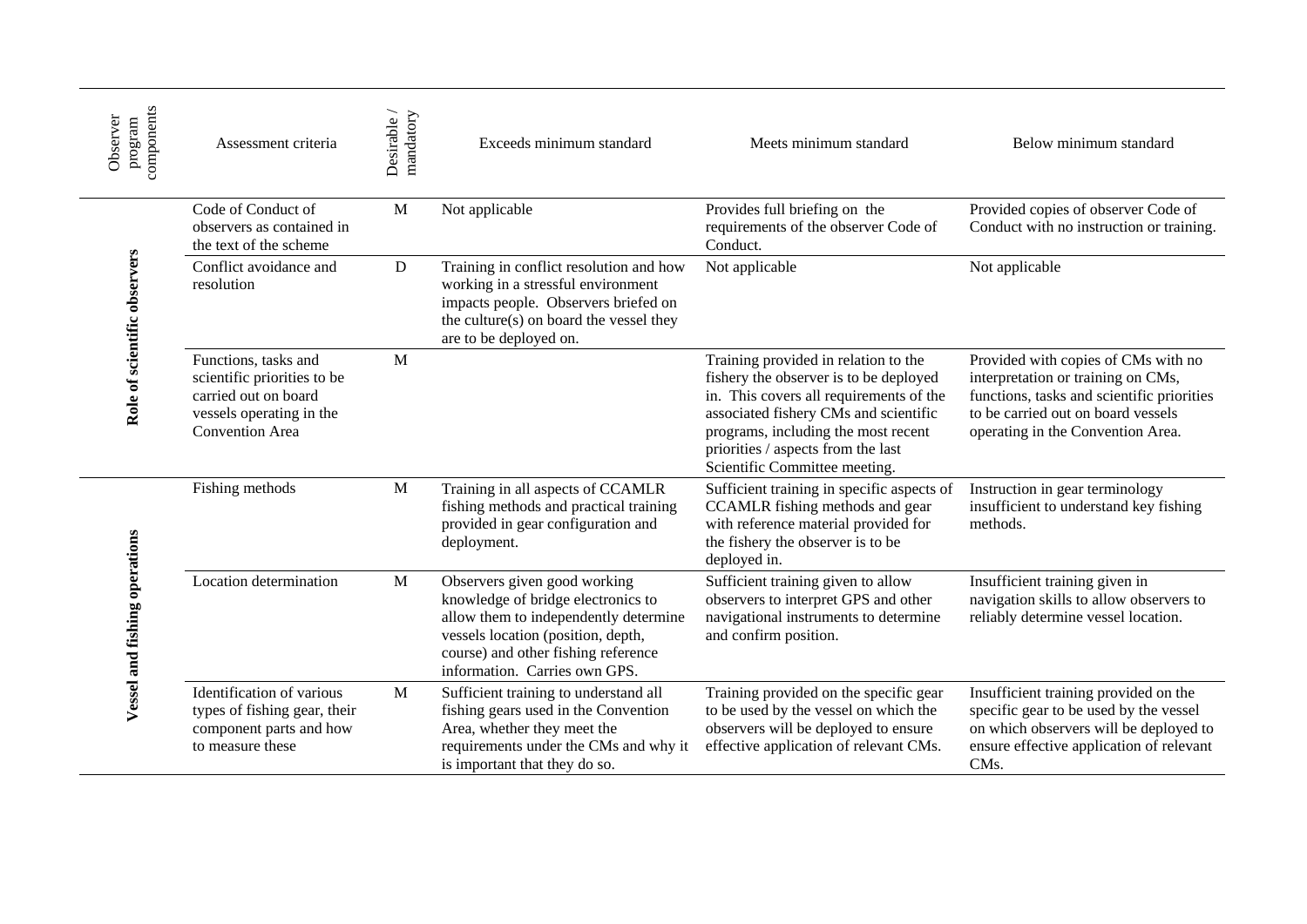| components<br>Observer<br>program | Assessment criteria                                                                            | Desirable/<br>mandatory | Exceeds minimum standard                                                                                                                                                                                                                                                        | Meets minimum standard                                                                                                                              | Below minimum standard                                                                                                              |
|-----------------------------------|------------------------------------------------------------------------------------------------|-------------------------|---------------------------------------------------------------------------------------------------------------------------------------------------------------------------------------------------------------------------------------------------------------------------------|-----------------------------------------------------------------------------------------------------------------------------------------------------|-------------------------------------------------------------------------------------------------------------------------------------|
|                                   | Construction and use of<br>gear used for mitigation of<br>by-catch to CCAMLR<br>specifications | M                       | Training given on the requirements for<br>mitigation of by-catch and how these<br>are applied with respect to the CMs.<br>Background given as to why these are<br>necessary and the history of their<br>development in the Convention Area.                                     | Training given on the requirements for<br>mitigation of by-catch and how these<br>are applied with respect to the CMs.                              | Insufficient training provided to report<br>on whether mitigation measures meet<br>the minimum requirements according<br>to the CMs |
| Vessel and fishing operations     | Health and safety at sea                                                                       | M                       | Observers instructed in the working<br>conditions on fishing vessels operating<br>in the Convention Area and potential<br>health and safety issues. Observers<br>participate in formal training courses<br>(e.g. first aid, safe working practices in<br>the seafood industry). | Observers instructed in the working<br>conditions on fishing vessels operating<br>in the Convention Area and potential<br>health and safety issues. | Insufficient training provided to<br>prepare observers for working safely<br>on vessels in the Convention Area.                     |
|                                   | Waste disposal                                                                                 | M                       | Instruction in MARPOL regulations<br>and appropriate CMs, noting<br>environmental effects of discarded<br>waste.                                                                                                                                                                | Instruction in appropriate CMs.                                                                                                                     | Told to collect information on waste<br>disposal with no supporting references<br>/ instructions provided.                          |
| Species identification            | Identify target and main<br>by-catch species within<br>the Convention Area                     | M                       | Training provided to enable species<br>identification to the level required by<br><b>CCAMLR.</b><br>Training provided in use of<br>identification keys and morphometric<br>analyses.                                                                                            | Training provided to enable species<br>identification to the level required by<br><b>CCAMLR.</b>                                                    | Insufficient training to identify species<br>or use charts / keys.                                                                  |
|                                   | Marine mammal and<br>seabird identification and<br>behaviour                                   | M                       | Training provided to enable species<br>identification to the level required by<br><b>CCAMLR.</b><br>Training provided in use of<br>identification keys morphometric<br>analyses.                                                                                                | Training provided to enable species<br>identification to the level required by<br><b>CCAMLR.</b>                                                    | Insufficient training to identify species<br>or use charts / keys.                                                                  |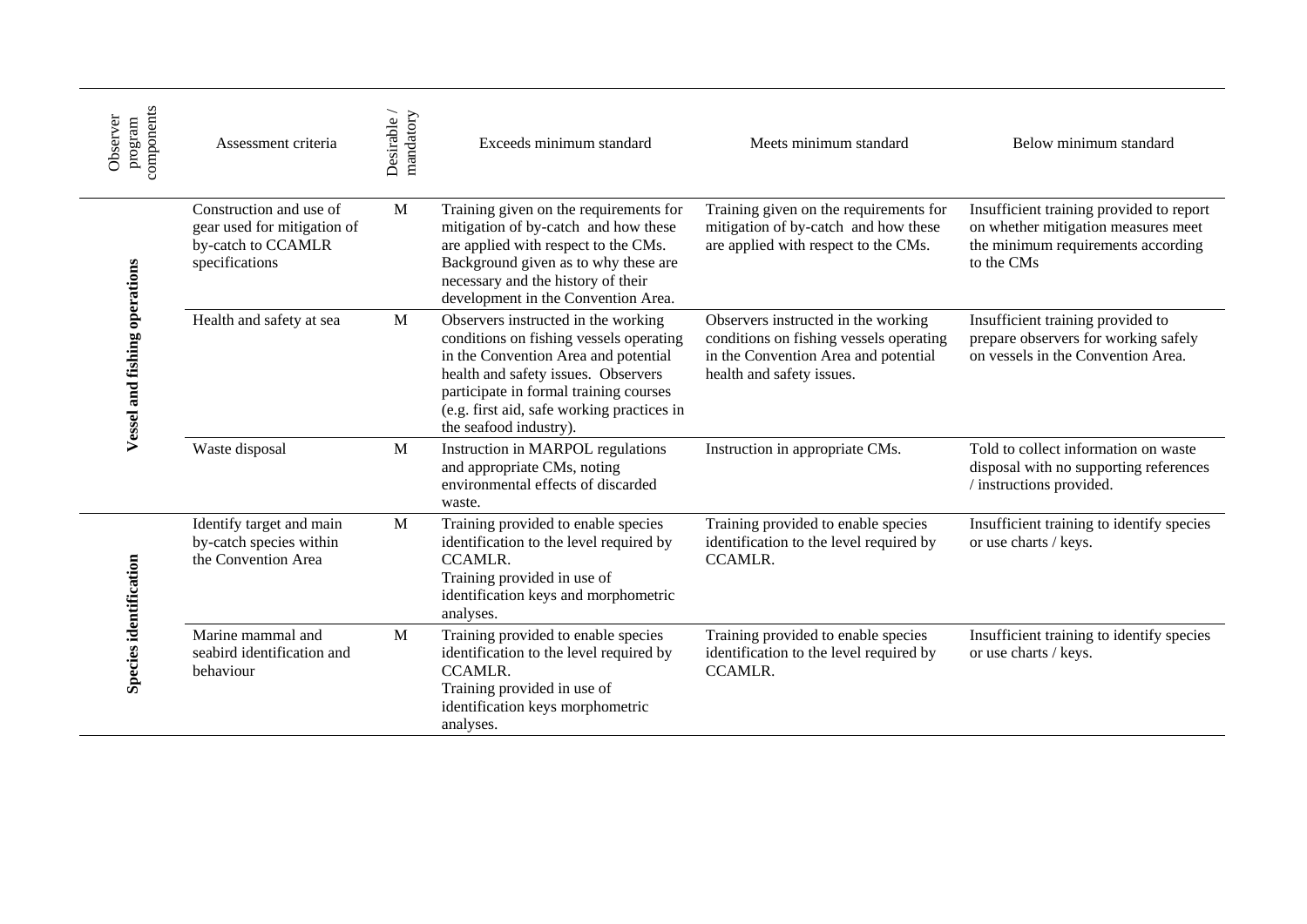| components<br>Observer<br>program | Assessment criteria                                                    | Desirable /<br>mandatory | Exceeds minimum standard                                                                                                                                                                                                      | Meets minimum standard                                                                                        | Below minimum standard                                                                                |
|-----------------------------------|------------------------------------------------------------------------|--------------------------|-------------------------------------------------------------------------------------------------------------------------------------------------------------------------------------------------------------------------------|---------------------------------------------------------------------------------------------------------------|-------------------------------------------------------------------------------------------------------|
|                                   | Sampling and types of<br>measurement                                   | M                        | Training in the CCAMLR requirements<br>as set out in the Scientific Observers<br>Manual and updated annually.<br>Training in statistical techniques and<br>sampling theory, including their utility<br>for CCAMLR.            | Training in the CCAMLR requirements<br>as set out in the Scientific Observers<br>Manual and updated annually. | Insufficient training to effectively<br>sample and measure.                                           |
| Sampling techniques               | Obtaining and preserving<br>samples                                    | $\mathbf{M}$             | Practical and theoretical training to<br>collect samples and preserve them as<br>required by CCAMLR.<br>Ability to reconcile samples with<br>location data.<br>Background given into why samples<br>are collected.            | Practical and theoretical training to<br>collect samples and preserve them as<br>required by CCAMLR.          | Insufficient training to collect samples<br>and preserve them.                                        |
|                                   | Determination of<br>conversion factors from<br>product to green weight | $\mathbf{M}$             | Training provided to enable accurate<br>measurement of green and processed<br>weights of products.<br>Background given as to the use of<br>conversion factors for quota<br>management and stock assessment.                   | Training provided to enable accurate<br>measurement of green and processed<br>weights of products.            | Insufficient training to identify<br>processing types and product states.                             |
|                                   | Sexing of species / Use of<br>sexual maturity scales                   | $\mathbf{M}$             | Provide practical training in sexing and<br>maturity stages of species.<br>Provision of guides clearly outlining<br>scientific requirements and instruction<br>on how to use them.<br>Explanation why the data are collected. | Provision of reference guides and<br>instructions to sex and stage species.                                   | Observers instructed to sex and stage<br>species but no formal training<br>provided.                  |
|                                   | Tagging and tag retrieval                                              | $\mathbf{M}$             | Observers instructed they must tag fish,<br>record recaptures and photograph<br>recaptured tags. Observers informed<br>why they are tagging and how it is used<br>in stock assessments.                                       | Observers instructed they must tag fish,<br>record recaptures and photograph<br>recaptured tags.              | Observers told they must tag fish and<br>record recaptures with no instruction as<br>to how to do it. |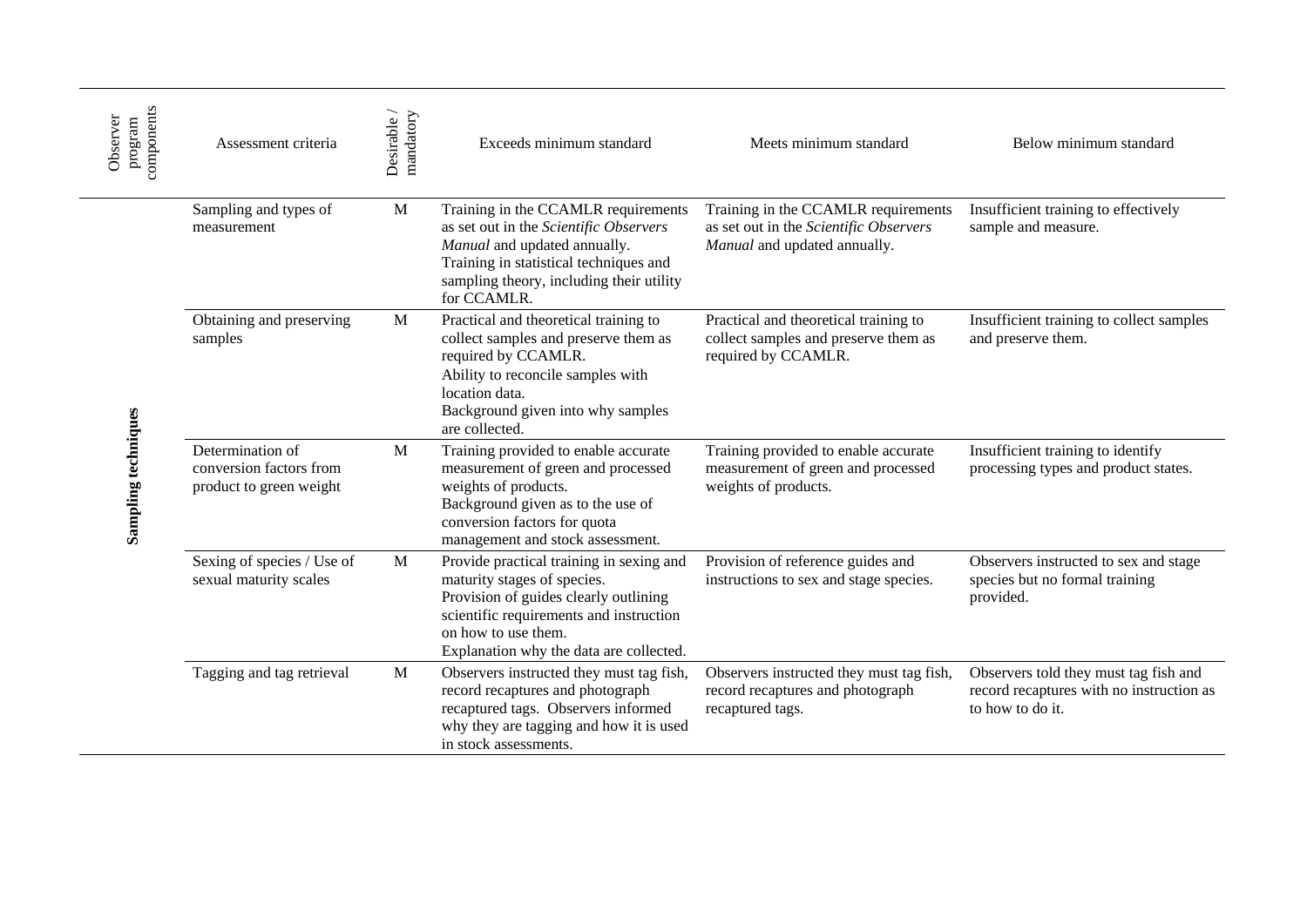| components<br>Observer<br>program | Assessment criteria                                | Desirable/<br>mandatory | Exceeds minimum standard                                                                                                                                                                                        | Meets minimum standard                                                                                                 | Below minimum standard                                                                       |
|-----------------------------------|----------------------------------------------------|-------------------------|-----------------------------------------------------------------------------------------------------------------------------------------------------------------------------------------------------------------|------------------------------------------------------------------------------------------------------------------------|----------------------------------------------------------------------------------------------|
|                                   | Observations of seabirds<br>and marine mammals     | M                       | Observers given practical training in<br>identification of marine mammals and<br>seabirds, dead or alive.<br>Background information on mitigation<br>measures and how CCAMLR's CMs<br>have reduced mortalities. | Observers given training and guides in<br>identification of marine mammals and<br>seabirds, dead or alive.             | Observers told to collect information<br>on seabirds and marine mammals with<br>no training. |
| Sampling techniques               | Determining species<br>composition                 | M                       | Observers instructed to sample catch<br>for species composition, details given<br>on how to do it and how the<br>information is used by CCAMLR.                                                                 | Observers instructed to sample catch<br>for species composition, details given<br>on how to do it.                     | Observers told to sample catch for<br>species composition with no training.                  |
|                                   | Monitoring discards                                | M                       | Observers instructed to monitor<br>discards, details given on how to do it<br>and how the information is used by<br><b>CCAMLR.</b>                                                                              | Observers instructed to monitor<br>discards, details given on how to do it.                                            | Observers told to monitor discards with<br>no training.                                      |
|                                   | Monitoring effort                                  | M                       | Observers instructed to monitor effort,<br>details given on how to do it, what a<br>standard unit of effort is and how the<br>information is used by CCAMLR.                                                    | Observers instructed to monitor effort,<br>details given on how to record this.                                        | Observers told to monitor effort with<br>no training.                                        |
|                                   | Gathering meteorological<br>and oceanographic data | D                       | Being aware of meteorological and<br>oceanographic instruments on board<br>fishing vessels, how to read them and<br>why the information is collected.                                                           | Not applicable                                                                                                         | Not applicable                                                                               |
|                                   | Collecting data on vessel<br>sightings             | M                       | Observers told to collect information<br>on vessels sighted and instructed what<br>information to collect if possible.<br>Instruction in recording specific vessel<br>features.                                 | Observers told to collect information<br>on vessels sighted and instructed what<br>information to collect if possible. | Observers told to collect information<br>on vessels sighted, no instruction<br>provided.     |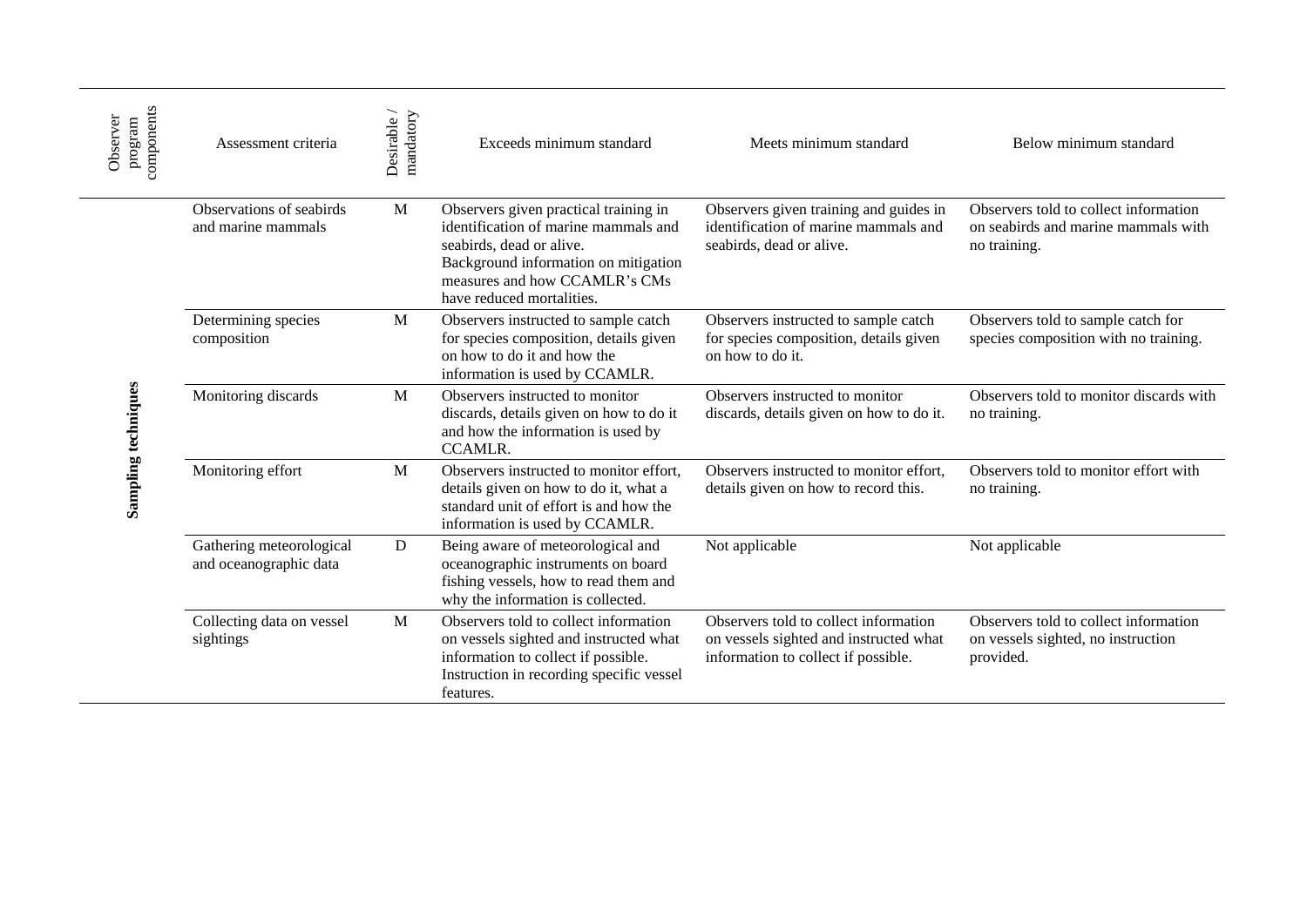| omponents<br>Observer<br>program | Assessment criteria                                                                   | mandatory<br>Desirable | Exceeds minimum standard                                                                                                                                                                     | Meets minimum standard                                                                         | Below minimum standard                                                               |
|----------------------------------|---------------------------------------------------------------------------------------|------------------------|----------------------------------------------------------------------------------------------------------------------------------------------------------------------------------------------|------------------------------------------------------------------------------------------------|--------------------------------------------------------------------------------------|
| lling                            | Completion of cruise<br>reports                                                       | M                      | Observers shown how to complete<br>cruise report and encouraged to provide<br>relevant supplementary information.<br>Instructed on how the information in<br>the reports is used.            | Observers shown how to complete<br>cruise report.                                              | Observers given cruise reports without<br>any training on how to complete them.      |
|                                  | Utilisation of CCAMLR<br>data forms and importance<br>of adhering to CCAMLR<br>format | M                      | Observers given practical experience of<br>entering data into electronic CCAMLR<br>data forms. Training given in<br>spreadsheet / database usage, including<br>security and backing up data. | Observers given practical experience of<br>entering data into electronic CCAMLR<br>data forms. | Observers told to enter data into<br>spreadsheet / database without any<br>training. |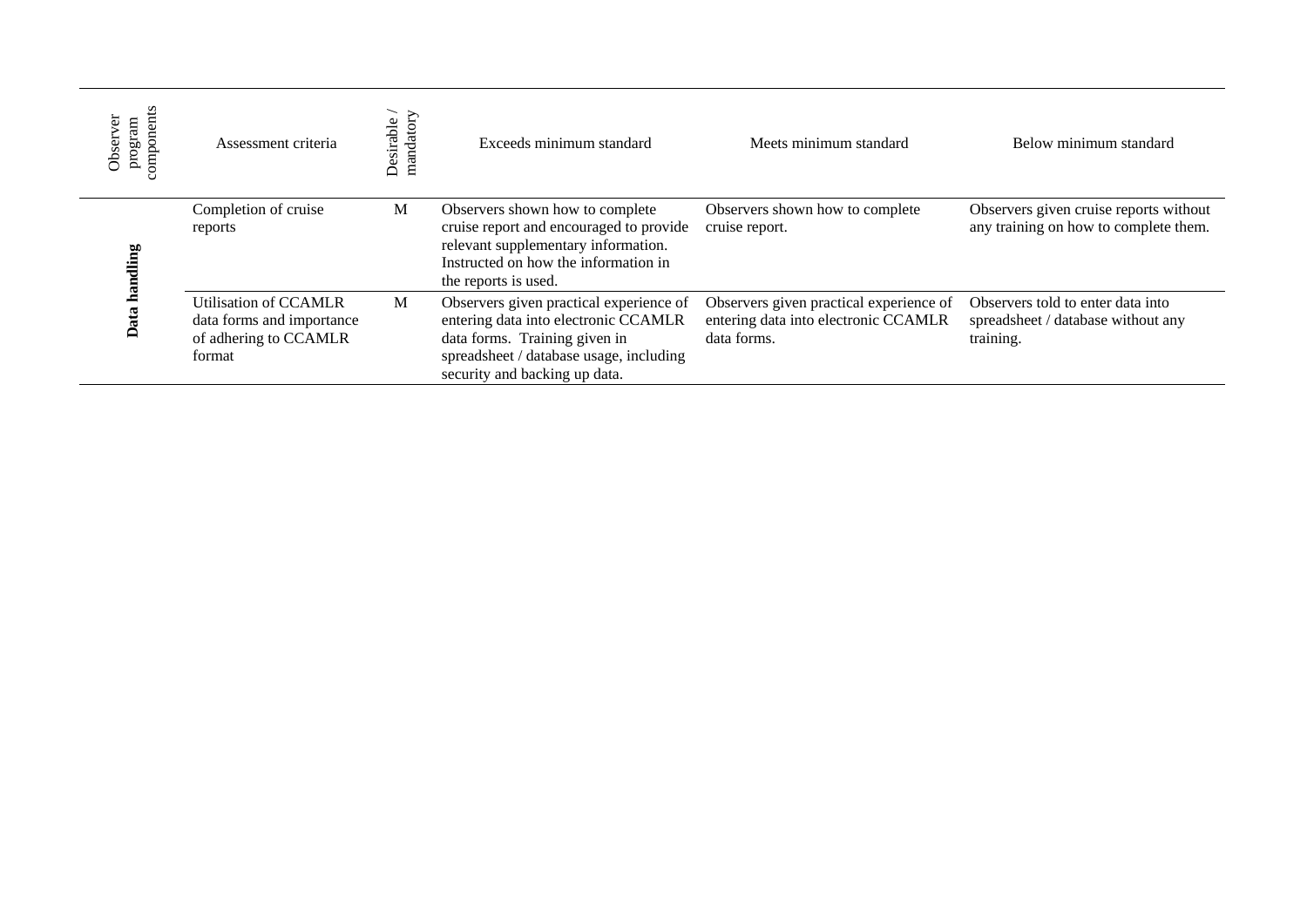## APPENDIX A

### **LIST OF PARTICIPANTS**

Ad Hoc Technical Group for At-Sea Operations (Hobart, Australia, 11 to 15 October 2010)

<span id="page-24-0"></span>

| ARANGIO, Rhys (Mr)     | C/- Austral Fisheries Pty Ltd<br><b>PO Box 280</b>             |
|------------------------|----------------------------------------------------------------|
|                        | Mount Hawthorn, Western Australia 6915<br>Australia            |
|                        | rarangio@australfisheries.com.au                               |
| BROWN, Judith (Ms)     | C/- Foreign and Commonwealth Office<br><b>Government House</b> |
|                        | <b>Ross Road</b>                                               |
|                        | London                                                         |
|                        | <b>United Kingdom</b>                                          |
|                        | judith.brown@fco.gov.uk                                        |
| EXEL, Martin (Mr)      | C/- Austral Fisheries Pty Ltd<br><b>PO Box 280</b>             |
|                        | Mount Hawthorn, Western Australia 6915                         |
|                        | Australia                                                      |
|                        | mexel@australfisheries.com.au                                  |
| FUKUYAMA, Akihito (Mr) | Nippon Suisan Kaisha Ltd.                                      |
|                        | Nippon Building                                                |
|                        | 2-6-2, Otemachi                                                |
|                        | Chiyoda-ku                                                     |
|                        | Tokyo                                                          |
|                        | 100-8686 Japan                                                 |
|                        | aki-fuku@nissui.co.jp                                          |
| GASCO, Nicolas (Mr)    | <b>Natural History Museum</b>                                  |
|                        | La Clote                                                       |
|                        | 33550 Tabanac                                                  |
|                        | France                                                         |
|                        | nicopec@hotmail.com                                            |
| HEINECKEN, Chris (Mr)  | <b>Capricorn Fisheries Monitoring</b>                          |
| (Co-convener)          | PO Box 50035                                                   |
|                        | Waterfront                                                     |
|                        | Cape Town 8002                                                 |
|                        | South Africa                                                   |
|                        | chris@capfish.co.za                                            |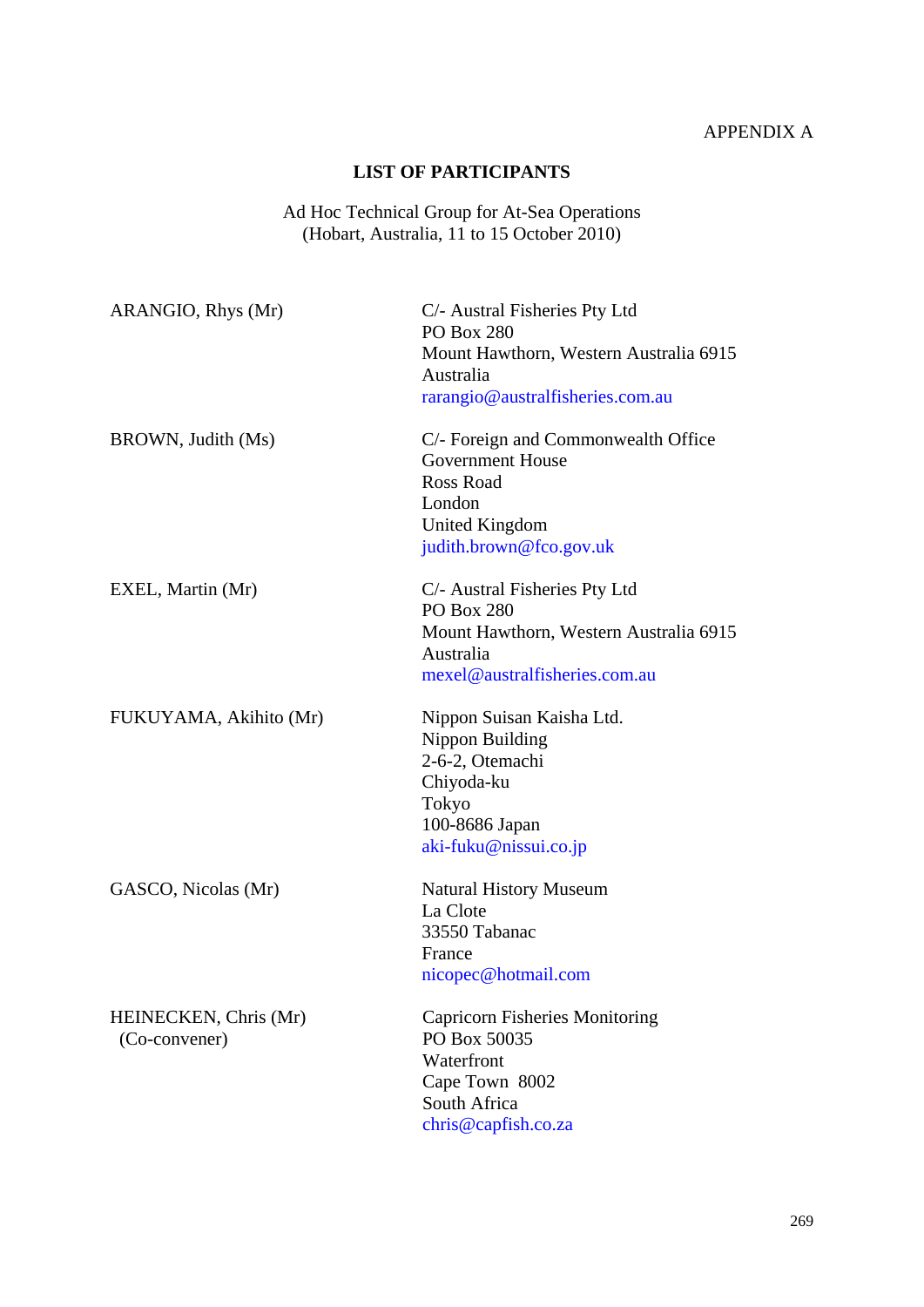| KAWAGUCHI, So (Dr)                   | <b>Australian Antarctic Division</b><br>Department of Sustainability, Environment,<br>Water, Population and Communities<br>203 Channel Highway<br>Kingston Tasmania 7050<br>Australia<br>so.kawaguchi@aad.gov.au  |
|--------------------------------------|-------------------------------------------------------------------------------------------------------------------------------------------------------------------------------------------------------------------|
| MOIR CLARK, James (Mr)               | <b>MRAG</b><br>18 Queen Street<br>London W1J 5PN<br>United Kingdom<br>j.clark@mrag.co.uk                                                                                                                          |
| OKUDA, Takehiro (Dr)                 | National Research Institute of Far Seas Fisheries<br>2-12-4, Fukuura, Kanazawa-ku<br>Yokohama, Kanagawa<br>236-8648 Japan<br>okudy@affrc.go.jp                                                                    |
| O'REGAN, Keryn (Ms)                  | <b>Australian Fisheries Management Authority</b><br>PO Box 7051<br><b>Canberra Business Centre</b><br>Canberra ACT 2610<br>Australia<br>keryn.o'regan@afma.gov.au                                                 |
| SHAW, Darryn (Mr)                    | <b>Sanford Limited</b><br><b>Hall Street</b><br>North Mole<br>Timaru<br>New Zealand<br>dshaw@sanford.co.nz                                                                                                        |
| SIMS, Ben (Mr)                       | Ministry of Fisheries<br>101-103 The Terrace<br><b>ASB House</b><br>Wellington<br>New Zealand<br>ben.sims@fish.govt.nz                                                                                            |
| WELSFORD, Dirk (Dr)<br>(Co-convener) | <b>Australian Antarctic Division</b><br>Department of Sustainability, Environment,<br>Water, Population and Communities<br>203 Channel Highway<br>Kingston Tasmania 7050<br>Australia<br>dirk.welsford@aad.gov.au |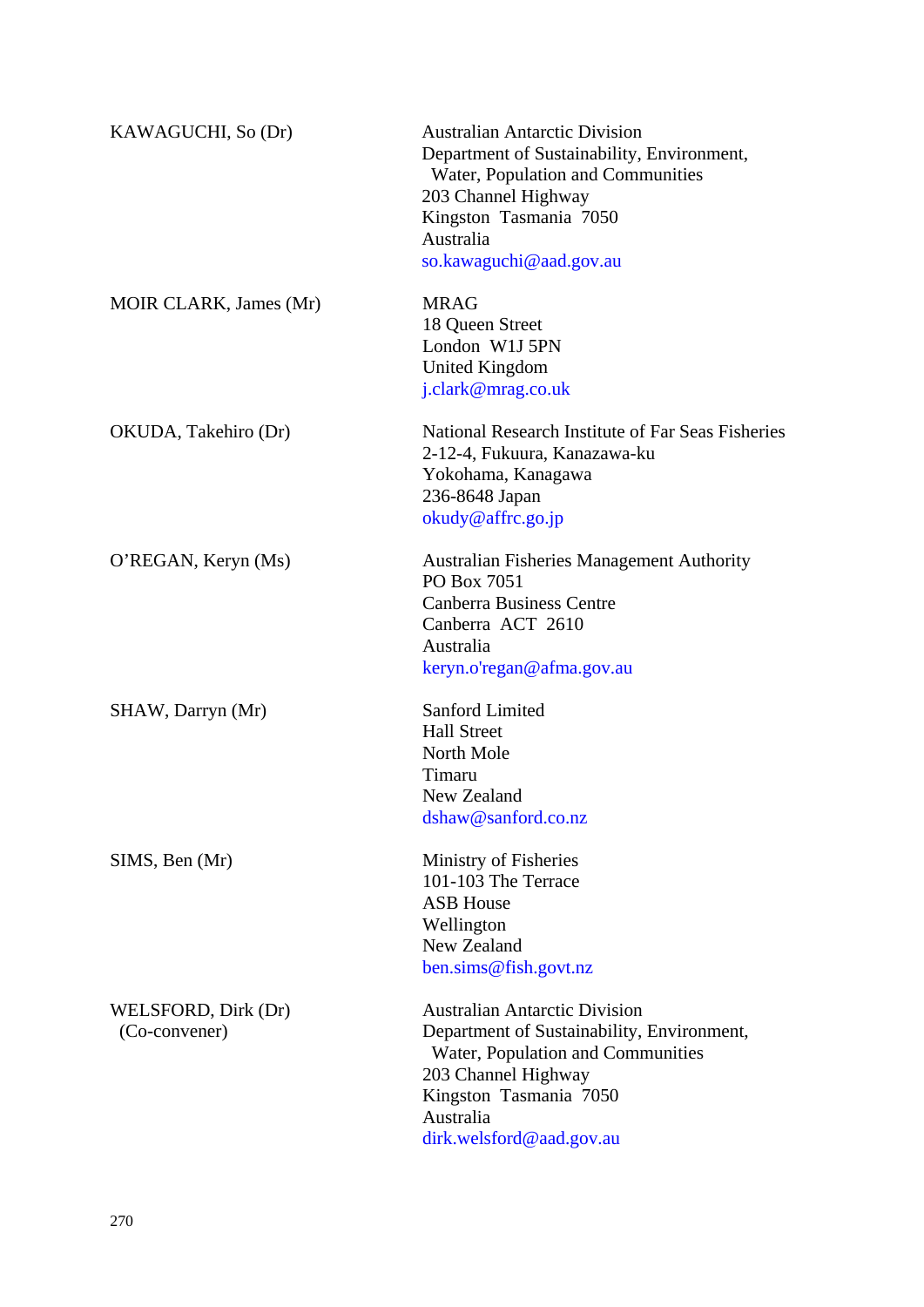#### SECRETARIAT

#### **Executive Secretary Andrew Wright**

**Science** Science Officer Neith Reid Scientific Observer Data Analyst Eric Appleyard Analytical Support Officer Jacquelyn Turner

**Data Management**  Data Manager David Ramm Data Administration Officer Lydia Millar

## **Implementation and Compliance**

Compliance Officer Natasha Slicer Compliance Administrator Ingrid Karpinskyj

#### **Administration/Finance**

Administration/Finance Officer Ed Kremzer Finance Assistant Christina Macha General Office Administrator Maree Cowen General Administrative Assistant Rita Mendelson

#### **Communications**

**Communications Officer Communications Officer** Genevieve Tanner Publications and Website Assistant Doro Forck French Translator/Team Coordinator Gillian von Bertouch French Translator Bénédicte Graham French Translator Floride Pavlovic Russian Translator/Team Coordinator Natalia Sokolova Russian Translator Ludmila Thornett Russian Translator Vasily Smirnov Spanish Translator/Team Coordinator Anamaría Merino Spanish Translator Margarita Fernández Spanish Translator Marcia Fernández

#### **Website and Information Services**

Website and Information Services Officer Rosalie Marazas Information Services Assistant Philippa McCulloch

#### **Information Technology**

Information Technology Manager Fernando Cariaga Information Technology Support Specialist Tim Byrne

**Information Systems**  Information Systems Officer Nigel Williams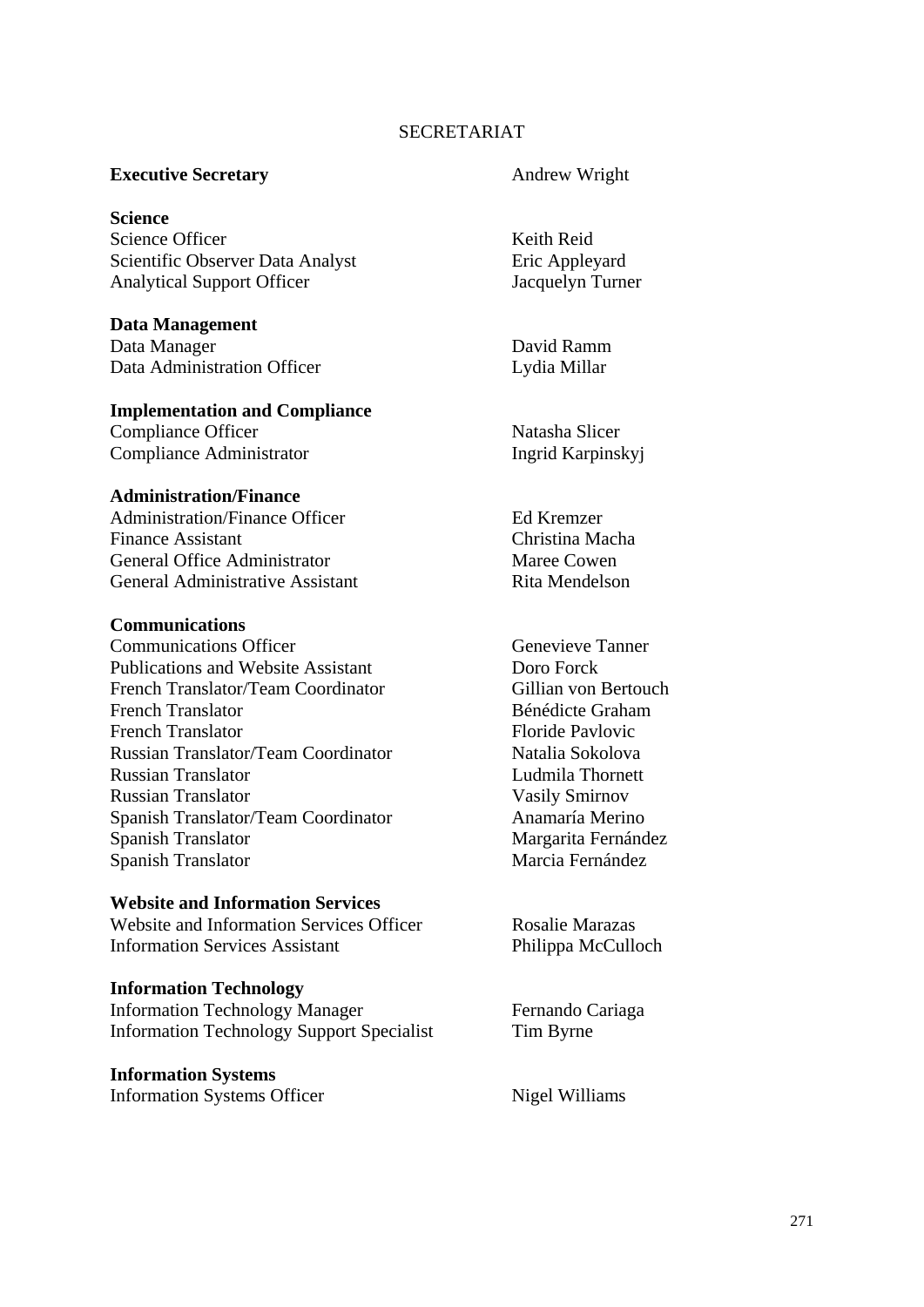#### APPENDIX B

#### **AGENDA**

### Ad Hoc Technical Group for At-Sea Operations (Hobart, Australia, 11 to 15 October 2010)

#### <span id="page-27-0"></span>1. Introduction

- (i) Opening of the meeting
- (ii) Terms of reference, conduct of the meeting and adoption of the agenda
- (iii) Review of materials submitted by Members
- (iv) Appointment of rapporteurs and overview of the process for developing and adopting the report
- 2. Development of a process for accrediting observer programs participating in the CCAMLR Scheme of International Scientific Observation
	- (i) Development for an accreditation process and timeline
	- (ii) Establishment of baseline standards for observer recruitment, training and performance management
	- (iii) Preparation of a checklist to accredit observer programs
- 3. Interaction with other working groups
- 4. Practical implementation of data collection at sea
- 5. Format of future meetings and priorities for future work
- 6. Other business
- 7. Close of meeting.